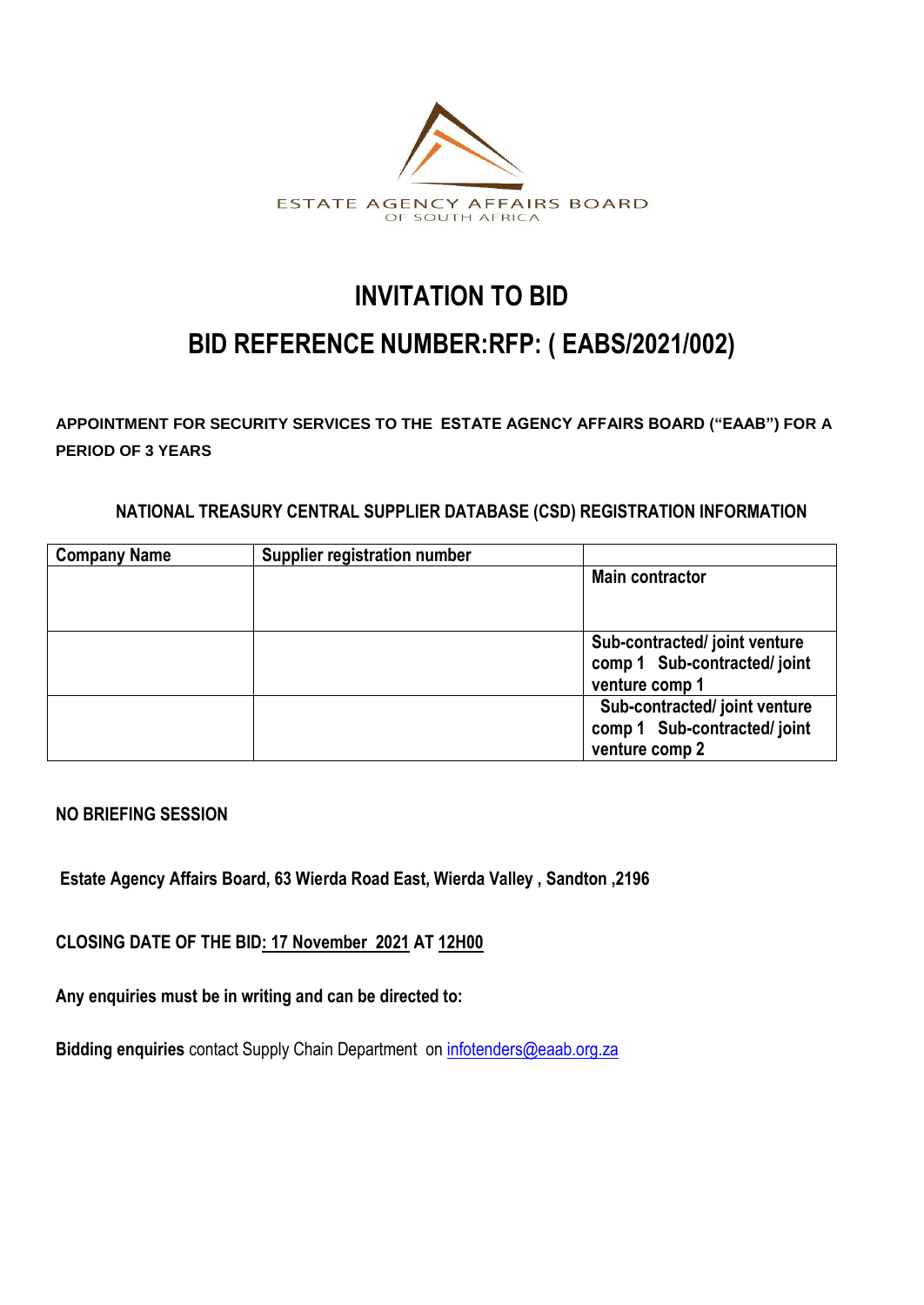### **DOCUMENTS IN TENDER DOCUMENT PACK**

**Bidders are to ensure that they have received all pages of this document, which consist of the following:**

### **PART 1: TENDER INSTRUCTIONS AND REQUIREMENTS**

| 1.             | Invitation to Bid                                                       | 3  |
|----------------|-------------------------------------------------------------------------|----|
| 2.             | Terms and conditions for bidding                                        | 4  |
| 3 <sub>1</sub> | <b>Pricing Schedule</b>                                                 | 5  |
| 4.             | Declaration of Interest                                                 |    |
| 5.             | National Industrial Participation Programme                             | 10 |
| 6.             | Preference Claim in Terms of Preferential Procurement Regulations, 2017 | 13 |
|                | 7. Contract Form - Purchase Of Goods/Works                              | 18 |
|                | 8. Contract Form - Rendering Of Services                                | 20 |
| 9.             | Declaration of the Bidder's Past SCM Practices                          | 22 |
|                | 10. Certificate of Independent Bid Determination                        | 24 |
|                |                                                                         |    |

## **PART 2: TERMS OF REFERENCE**

| 11. Project Terms of Reference |  |
|--------------------------------|--|
|--------------------------------|--|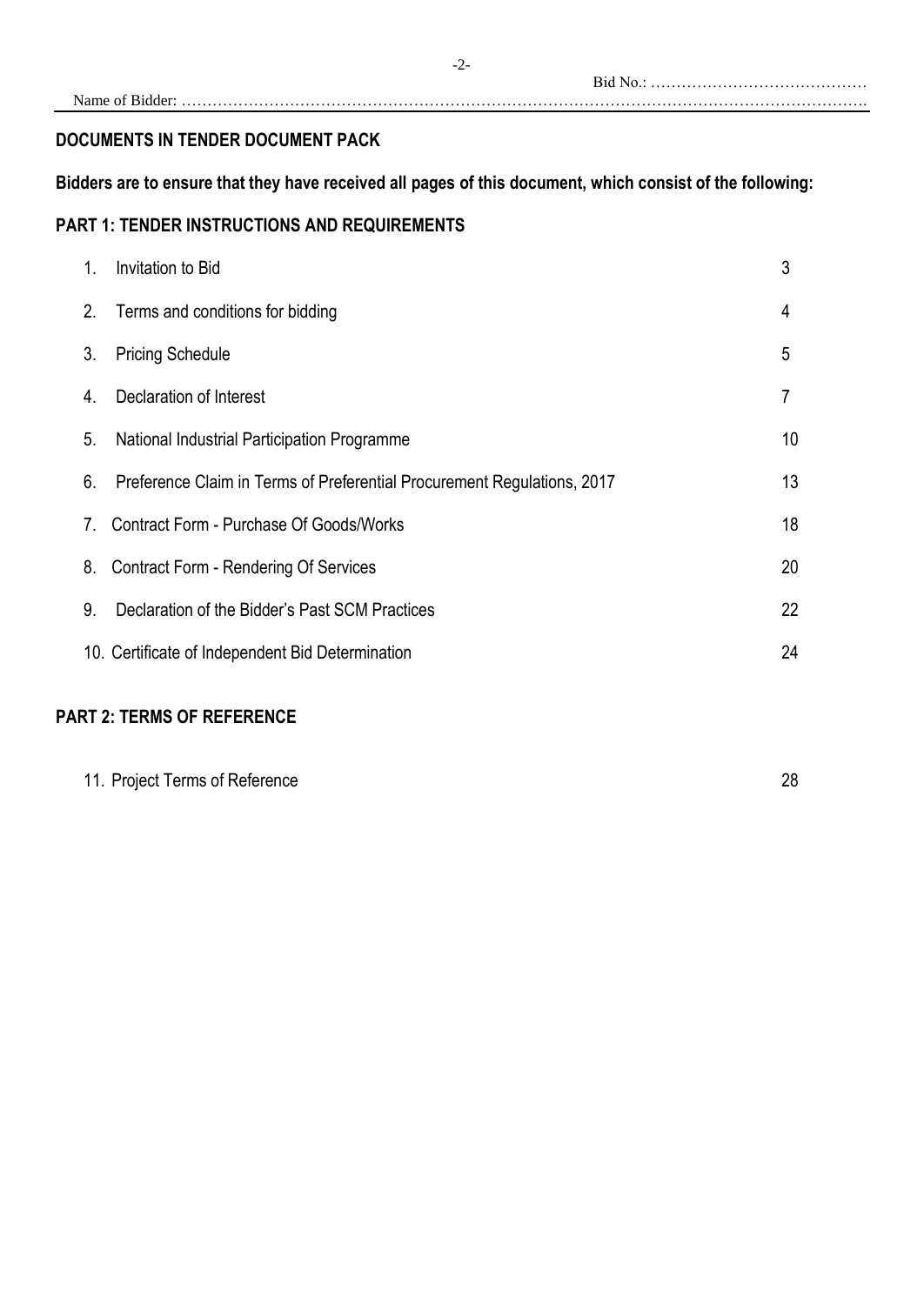-3-

|              | N<br>ĸ1 |
|--------------|---------|
| Name<br>вине |         |

| <b>PART A : INVITATION TO BID</b>                                                        |                                                                                                     |                                         |                                                                                     |                        |                                                   |                  |                                         |                                                                                                                                  |  |
|------------------------------------------------------------------------------------------|-----------------------------------------------------------------------------------------------------|-----------------------------------------|-------------------------------------------------------------------------------------|------------------------|---------------------------------------------------|------------------|-----------------------------------------|----------------------------------------------------------------------------------------------------------------------------------|--|
| YOU ARE HEREBY INVITED TO BID FOR REQUIREMENTS OF THE (NAME OF DEPARTMENT/PUBLIC ENTITY) |                                                                                                     |                                         |                                                                                     |                        |                                                   |                  |                                         |                                                                                                                                  |  |
| <b>BID NUMBER:</b>                                                                       |                                                                                                     | RFP-EABS/2021002                        | CLOSING DATE: 17/11/2021                                                            |                        |                                                   |                  | <b>CLOSING TIME:</b>                    | 12:00                                                                                                                            |  |
| <b>BID</b><br>DESCRIPTION                                                                |                                                                                                     |                                         | SECURITY SERVICES FOR THE ESTATE AGENCY AFFAIRS BOARD                               |                        |                                                   |                  |                                         |                                                                                                                                  |  |
|                                                                                          |                                                                                                     |                                         | BID RESPONSE DOCUMENTS MAY BE DEPOSITED IN THE BID BOX SITUATED AT (STREET ADDRESS) |                        |                                                   |                  |                                         |                                                                                                                                  |  |
|                                                                                          |                                                                                                     |                                         | Estate Agency Affairs Board, 63 Wierda Road East, Wierda Valley, Sandton, 2196      |                        |                                                   |                  |                                         |                                                                                                                                  |  |
|                                                                                          |                                                                                                     |                                         |                                                                                     |                        |                                                   |                  |                                         |                                                                                                                                  |  |
|                                                                                          |                                                                                                     |                                         | BIDDING PROCEDURE ENQUIRIES MAY BE DIRECTED TO                                      |                        | <b>TECHNICAL ENQUIRIES MAY BE DIRECTED TO:</b>    |                  |                                         |                                                                                                                                  |  |
| <b>SCM DEPARTMENT</b><br><b>CONTACT PERSON</b>                                           |                                                                                                     |                                         | <b>CONTACT PERSON</b>                                                               |                        |                                                   | Joseph Setloboko |                                         |                                                                                                                                  |  |
| TELEPHONE NUMBER                                                                         |                                                                                                     | (011) 731-5657                          |                                                                                     |                        | <b>TELEPHONE NUMBER</b>                           |                  |                                         |                                                                                                                                  |  |
| <b>FACSIMILE NUMBER</b>                                                                  |                                                                                                     |                                         |                                                                                     |                        | <b>FACSIMILE NUMBER</b>                           |                  |                                         |                                                                                                                                  |  |
| <b>E-MAIL ADDRESS</b><br><b>SUPPLIER INFORMATION</b>                                     |                                                                                                     | infotenders@eaab.org.za                 |                                                                                     | <b>E-MAIL ADDRESS</b>  |                                                   |                  |                                         | Joseph.Setloboko@eaab.org.za                                                                                                     |  |
|                                                                                          |                                                                                                     |                                         |                                                                                     |                        |                                                   |                  |                                         |                                                                                                                                  |  |
| NAME OF BIDDER                                                                           |                                                                                                     |                                         |                                                                                     |                        |                                                   |                  |                                         |                                                                                                                                  |  |
| POSTAL ADDRESS<br>STREET ADDRESS                                                         |                                                                                                     |                                         |                                                                                     |                        |                                                   |                  |                                         |                                                                                                                                  |  |
| TELEPHONE NUMBER                                                                         |                                                                                                     | <b>CODE</b>                             |                                                                                     |                        | <b>NUMBER</b>                                     |                  |                                         |                                                                                                                                  |  |
| <b>CELLPHONE NUMBER</b>                                                                  |                                                                                                     |                                         |                                                                                     |                        |                                                   |                  |                                         |                                                                                                                                  |  |
| <b>FACSIMILE NUMBER</b>                                                                  |                                                                                                     | CODE                                    |                                                                                     |                        | <b>NUMBER</b>                                     |                  |                                         |                                                                                                                                  |  |
| <b>E-MAIL ADDRESS</b>                                                                    |                                                                                                     |                                         |                                                                                     |                        |                                                   |                  |                                         |                                                                                                                                  |  |
| VAT REGISTRATION<br><b>NUMBER</b>                                                        |                                                                                                     |                                         |                                                                                     |                        |                                                   |                  |                                         |                                                                                                                                  |  |
| <b>SUPPLIER</b>                                                                          |                                                                                                     | <b>TAX</b>                              |                                                                                     |                        | <b>CENTRAL</b>                                    |                  |                                         |                                                                                                                                  |  |
| COMPLIANCE<br><b>STATUS</b>                                                              |                                                                                                     | <b>COMPLIANCE</b><br><b>SYSTEM PIN:</b> |                                                                                     | <b>OR</b>              | <b>SUPPLIER</b><br>DATABASE                       |                  |                                         |                                                                                                                                  |  |
| <b>B-BBEE STATUS</b>                                                                     |                                                                                                     |                                         | <b>TICK APPLICABLE BOXI</b>                                                         |                        | No:<br><b>B-BBEE STATUS LEVEL</b>                 | <b>MAAA</b>      |                                         | <b>[TICK APPLICABLE BOX]</b>                                                                                                     |  |
| <b>LEVEL VERIFICATION</b>                                                                |                                                                                                     |                                         |                                                                                     | <b>SWORN AFFIDAVIT</b> |                                                   |                  |                                         |                                                                                                                                  |  |
| <b>CERTIFICATE</b>                                                                       |                                                                                                     | Yes                                     | No                                                                                  |                        |                                                   |                  | Yes                                     | $\Box$ No                                                                                                                        |  |
|                                                                                          |                                                                                                     |                                         |                                                                                     |                        |                                                   |                  |                                         |                                                                                                                                  |  |
|                                                                                          |                                                                                                     |                                         | <b>ORDER TO QUALIFY FOR PREFERENCE POINTS FOR B-BBEE]</b>                           |                        |                                                   |                  |                                         | [A B-BBEE STATUS LEVEL VERIFICATION CERTIFICATE/ SWORN AFFIDAVIT (FOR EMES & QSEs) MUST BE SUBMITTED IN                          |  |
| ARE YOU THE                                                                              |                                                                                                     |                                         |                                                                                     |                        |                                                   |                  |                                         |                                                                                                                                  |  |
| <b>ACCREDITED</b><br>REPRESENTATIVE IN                                                   |                                                                                                     |                                         |                                                                                     |                        | ARE YOU A FOREIGN BASED<br>SUPPLIER FOR THE GOODS |                  | $\Box$ Yes                              | $\Box$ No                                                                                                                        |  |
| SOUTH AFRICA FOR                                                                         |                                                                                                     | $\Box$ Yes                              | ∏No                                                                                 |                        | <b>/SERVICES/WORKS</b>                            |                  |                                         |                                                                                                                                  |  |
| THE GOODS                                                                                |                                                                                                     |                                         |                                                                                     |                        | OFFERED?                                          |                  | <b>IF YES, ANSWER THE QUESTIONNAIRE</b> |                                                                                                                                  |  |
| /SERVICES /WORKS<br>[IF YES ENCLOSE PROOF]<br>BELOW ]<br>OFFERED?                        |                                                                                                     |                                         |                                                                                     |                        |                                                   |                  |                                         |                                                                                                                                  |  |
| <b>QUESTIONNAIRE TO BIDDING FOREIGN SUPPLIERS</b>                                        |                                                                                                     |                                         |                                                                                     |                        |                                                   |                  |                                         |                                                                                                                                  |  |
| YES $\Box$ NO<br>IS THE ENTITY A RESIDENT OF THE REPUBLIC OF SOUTH AFRICA (RSA)?         |                                                                                                     |                                         |                                                                                     |                        |                                                   |                  |                                         |                                                                                                                                  |  |
| DOES THE ENTITY HAVE A BRANCH IN THE RSA?                                                |                                                                                                     |                                         |                                                                                     |                        |                                                   | YES $\Box$ NO    |                                         |                                                                                                                                  |  |
| YES $\Box$ NO<br>DOES THE ENTITY HAVE A PERMANENT ESTABLISHMENT IN THE RSA?              |                                                                                                     |                                         |                                                                                     |                        |                                                   |                  |                                         |                                                                                                                                  |  |
|                                                                                          |                                                                                                     |                                         | DOES THE ENTITY HAVE ANY SOURCE OF INCOME IN THE RSA?                               |                        |                                                   |                  |                                         | YES $\Box$ NO                                                                                                                    |  |
|                                                                                          |                                                                                                     |                                         | IS THE ENTITY LIABLE IN THE RSA FOR ANY FORM OF TAXATION?                           |                        |                                                   |                  |                                         | YES $\Box$ No<br>IF THE ANSWER IS "NO" TO ALL OF THE ABOVE, THEN IT IS NOT A REQUIREMENT TO REGISTER FOR A TAX COMPLIANCE STATUS |  |
|                                                                                          | SYSTEM PIN CODE FROM THE SOUTH AFRICAN REVENUE SERVICE (SARS) AND IF NOT REGISTER AS PER 2.3 BELOW. |                                         |                                                                                     |                        |                                                   |                  |                                         |                                                                                                                                  |  |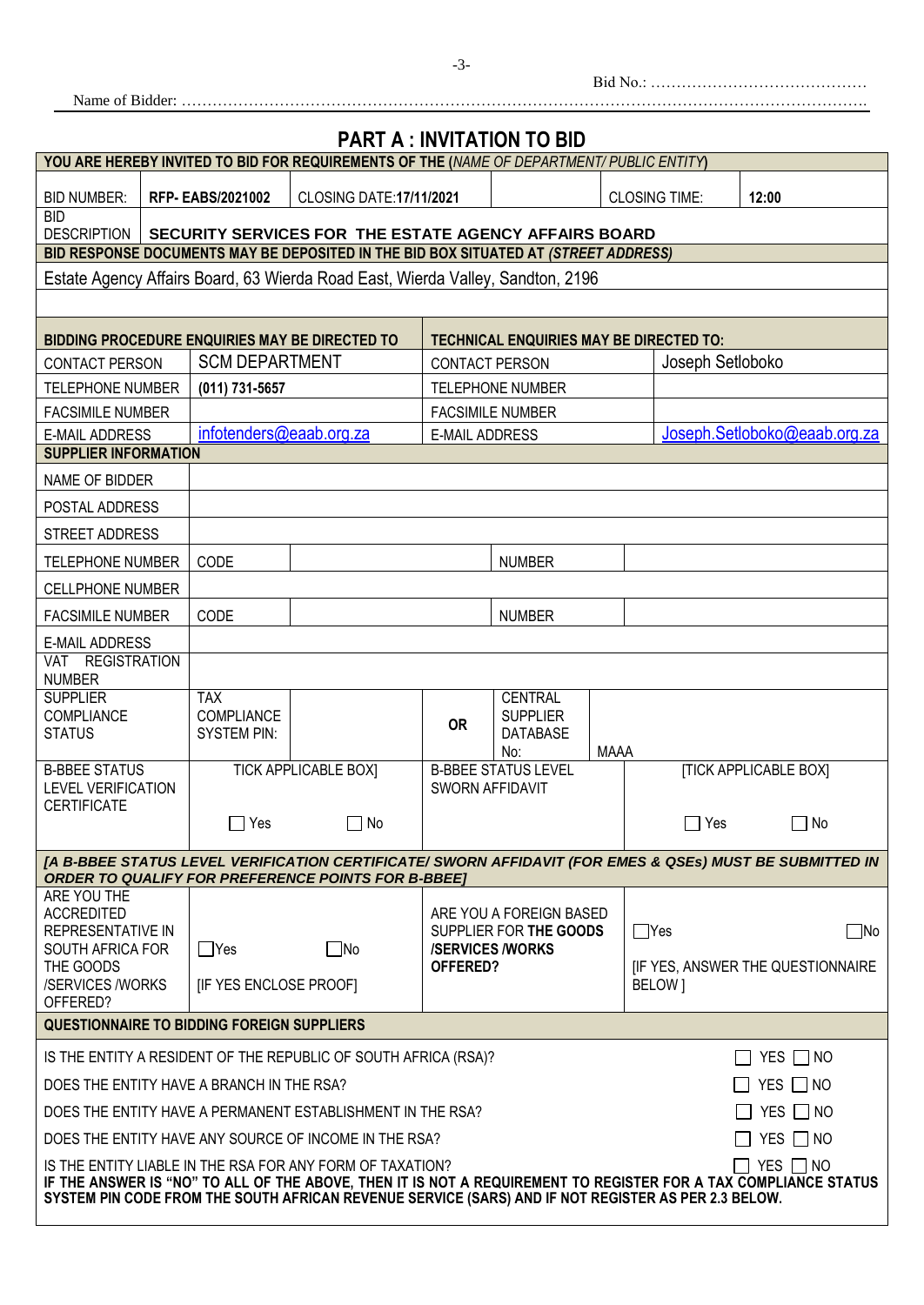## **PART B : TERMS AND CONDITIONS FOR BIDDING**

|     | 1. BID SUBMISSION:                                                                                                                                                                                                                                   |  |  |  |
|-----|------------------------------------------------------------------------------------------------------------------------------------------------------------------------------------------------------------------------------------------------------|--|--|--|
|     | 1.1. BIDS MUST BE DELIVERED BY THE STIPULATED TIME TO THE CORRECT ADDRESS. LATE BIDS WILL NOT BE ACCEPTED FOR<br>CONSIDERATION.                                                                                                                      |  |  |  |
|     | 1.2. ALL BIDS MUST BE SUBMITTED ON THE OFFICIAL FORMS PROVIDED-(NOT TO BE RE-TYPED) OR IN THE MANNER<br>PRESCRIBED IN THE BID DOCUMENT.                                                                                                              |  |  |  |
|     | 1.3. THIS BID IS SUBJECT TO THE PREFERENTIAL PROCUREMENT POLICY FRAMEWORK ACT, 2000 AND THE PREFERENTIAL<br>PROCUREMENT REGULATIONS, 2017, THE GENERAL CONDITIONS OF CONTRACT (GCC) AND, IF APPLICABLE, ANY OTHER<br>SPECIAL CONDITIONS OF CONTRACT. |  |  |  |
|     | 1.4. THE SUCCESSFUL BIDDER WILL BE REQUIRED TO FILL IN AND SIGN A WRITTEN CONTRACT FORM (SBD7).                                                                                                                                                      |  |  |  |
|     | 2. TAX COMPLIANCE REQUIREMENTS                                                                                                                                                                                                                       |  |  |  |
| 21  | BIDDERS MUST ENSURE COMPLIANCE WITH THEIR TAX OBLIGATIONS.                                                                                                                                                                                           |  |  |  |
|     | 2.2 BIDDERS ARE REQUIRED TO SUBMIT THEIR UNIQUE PERSONAL IDENTIFICATION NUMBER (PIN) ISSUED BY SARS TO ENABLE<br>THE ORGAN OF STATE TO VERIFY THE TAXPAYER'S PROFILE AND TAX STATUS.                                                                 |  |  |  |
|     | 2.3 APPLICATION FOR TAX COMPLIANCE STATUS (TCS) PIN MAY BE MADE VIA E-FILING THROUGH THE SARS WEBSITE<br>WWW.SARS.GOV.ZA.                                                                                                                            |  |  |  |
|     | 2.4 BIDDERS MAY ALSO SUBMIT A PRINTED TCS CERTIFICATE TOGETHER WITH THE BID.                                                                                                                                                                         |  |  |  |
| 2.5 | IN BIDS WHERE CONSORTIA / JOINT VENTURES / SUB-CONTRACTORS ARE INVOLVED, EACH PARTY MUST SUBMIT A<br>SEPARATE TCS CERTIFICATE / PIN / CSD NUMBER.                                                                                                    |  |  |  |
| 2.6 | WHERE NO TCS PIN IS AVAILABLE BUT THE BIDDER IS REGISTERED ON THE CENTRAL SUPPLIER DATABASE (CSD), A CSD<br>NUMBER MUST BE PROVIDED.                                                                                                                 |  |  |  |
|     | 2.7 NO BIDS WILL BE CONSIDERED FROM PERSONS IN THE SERVICE OF THE STATE, COMPANIES WITH DIRECTORS WHO ARE<br>PERSONS IN THE SERVICE OF THE STATE, OR CLOSE CORPORATIONS WITH MEMBERS PERSONS IN THE SERVICE OF THE<br>STATE."                        |  |  |  |
|     | NB: FAILURE TO PROVIDE / OR COMPLY WITH ANY OF THE ABOVE PARTICULARS MAY RENDER THE BID INVALID.                                                                                                                                                     |  |  |  |
|     | SIGNATURE OF BIDDER:                                                                                                                                                                                                                                 |  |  |  |

CAPACITY UNDER WHICH THIS BID IS SIGNED: …………………………………………… (Proof of authority must be submitted e.g. company resolution)

DATE: …………………………………………...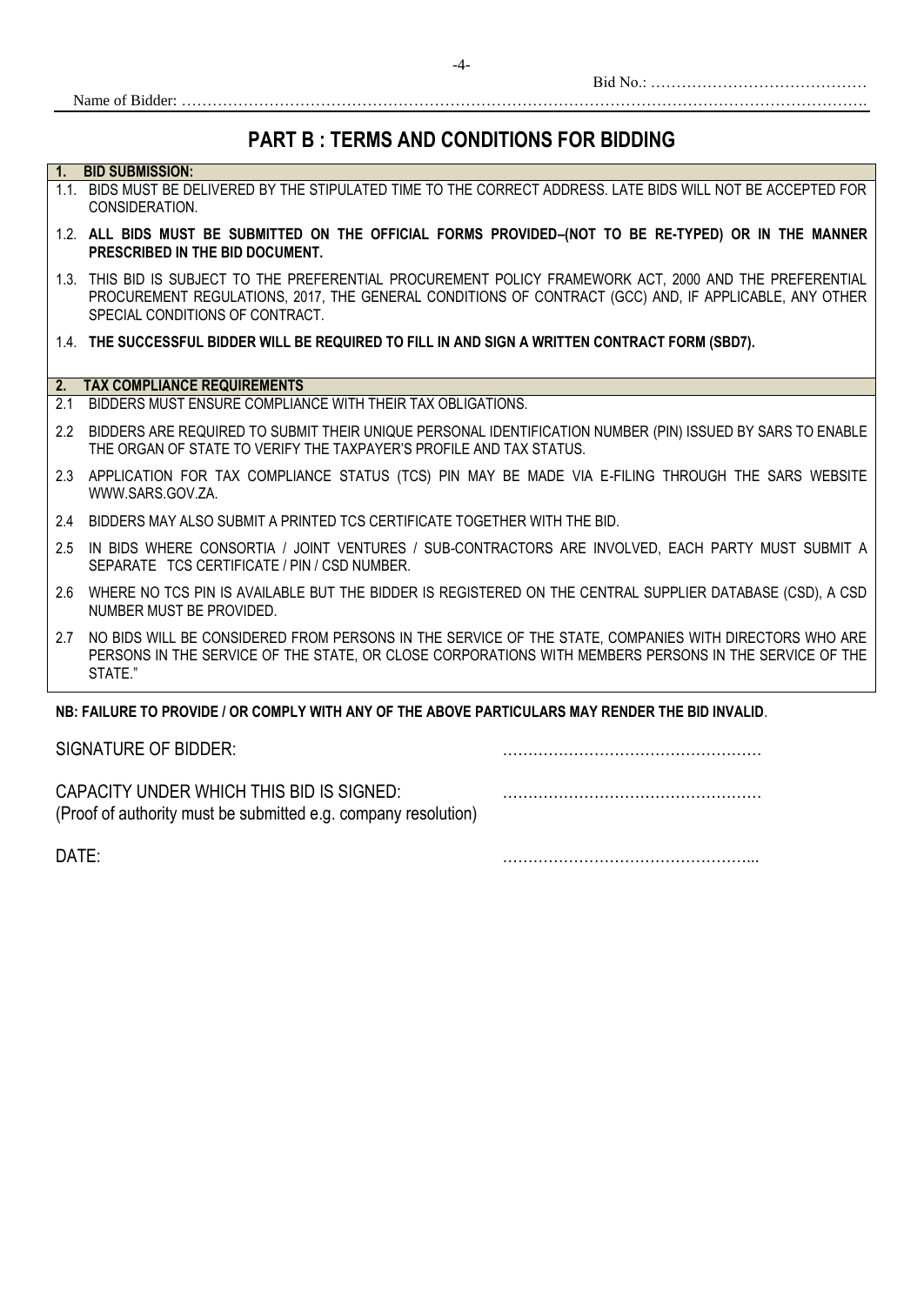#### Bid No.: ……………………………………

TOTAL: R………………………………………………….

#### **PRICING SCHEDULE (Professional Services)**

### NAME OF BIDDER: ………………………………………………………………………………………………BID NO.: ……………………………………

### CLOSING TIME 12:00 CLOSING DATE : 17 NOVEMBER 2021

### OFFER TO BE VALID FOR ……**180**……DAYS FROM THE CLOSING DATE OF BID.

| ITEM<br>NO. |                | <b>DESCRIPTION</b>                                                                                                                                                                                                                                                                    |                                                                                                                                 | <b>BID PRICE IN RSA CURRENCY</b><br>** (ALL APPLICABLE TAXES INCLUDED) |                                                                                                                            |
|-------------|----------------|---------------------------------------------------------------------------------------------------------------------------------------------------------------------------------------------------------------------------------------------------------------------------------------|---------------------------------------------------------------------------------------------------------------------------------|------------------------------------------------------------------------|----------------------------------------------------------------------------------------------------------------------------|
|             | 1.<br>2.       | The accompanying information must be used for the formulation<br>of proposals.<br>Bidders are required to indicate a ceiling price based on the total<br>estimated time for completion of all phases and including all<br>expenses inclusive of all applicable taxes for the project. |                                                                                                                                 |                                                                        |                                                                                                                            |
|             | 3 <sub>1</sub> | PERSONS WHO WILL BE INVOLVED IN THE PROJECT AND<br>RATES APPLICABLE (CERTIFIED INVOICES MUST BE<br>RENDERED IN TERMS HEREOF)                                                                                                                                                          |                                                                                                                                 |                                                                        |                                                                                                                            |
|             |                | 4. PERSON AND POSITION                                                                                                                                                                                                                                                                | <b>HOURLY RATE</b><br>R-------------------------------<br>R-------------------------------<br>R-------------------------------- |                                                                        | <b>DAILY RATE</b><br>-------------------------------<br>---------------------------------<br>----------------------------- |
|             | 5.             | PHASES ACCORDING TO WHICH THE PROJECT WILL BE<br>COMPLETED, COST PER PHASE AND MAN-DAYS TO BE<br><b>SPENT</b>                                                                                                                                                                         | R-------------------------------<br>R--------------------------------                                                           |                                                                        | __________________________________<br>------------------------- days                                                       |
|             |                | 5.1 Travel expenses (specify, for example rate/km and total km, class<br>of airtravel, etc). Only actual costs are recoverable. Proof of the<br>expenses incurred must accompany certified invoices.<br>DESCRIPTION OF EXPENSE TO BE INCURRED                                         | <b>RATE</b>                                                                                                                     | QUANTITY                                                               | <b>AMOUNT</b><br>R…………………                                                                                                  |
|             |                |                                                                                                                                                                                                                                                                                       |                                                                                                                                 |                                                                        | R…………………                                                                                                                   |

**SBD 3.3**

-5-

Name of Bidder: …………………………………………………………………………………………………………………….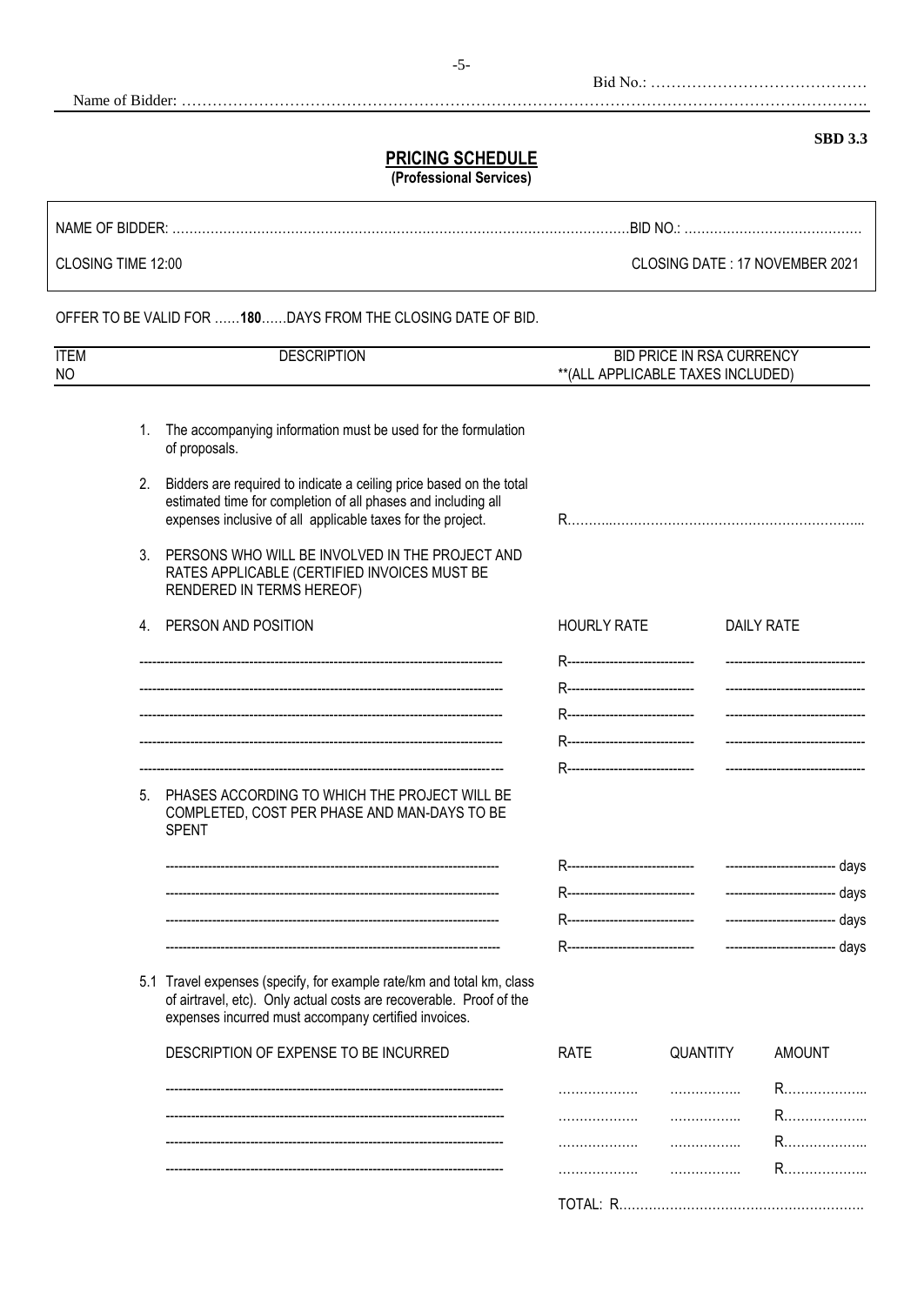|    | ** "all applicable taxes" includes value- added tax, pay as you earn, income tax, unemployment insurance fund<br>contributions and skills development levies.                                                                                                                         |             |                 |               |
|----|---------------------------------------------------------------------------------------------------------------------------------------------------------------------------------------------------------------------------------------------------------------------------------------|-------------|-----------------|---------------|
|    | 5.2 Other expenses, for example accommodation (specify, eg. Three<br>star hotel, bed and breakfast, telephone cost, reproduction cost,<br>etc.). On basis of these particulars, certified invoices will be checked<br>for correctness. Proof of the expenses must accompany invoices. |             |                 |               |
|    | DESCRIPTION OF EXPENSE TO BE INCURRED                                                                                                                                                                                                                                                 | <b>RATE</b> | <b>QUANTITY</b> | <b>AMOUNT</b> |
|    |                                                                                                                                                                                                                                                                                       | .           | .               | R…………………      |
|    |                                                                                                                                                                                                                                                                                       | .           | .               | R             |
|    |                                                                                                                                                                                                                                                                                       | .           | .               |               |
|    |                                                                                                                                                                                                                                                                                       | .           | .               | R…………………      |
|    |                                                                                                                                                                                                                                                                                       |             |                 |               |
| 6. | Period required for commencement with project after<br>acceptance of bid                                                                                                                                                                                                              |             |                 |               |
| 7. | Estimated man-days for completion of project                                                                                                                                                                                                                                          |             |                 |               |
| 8. | Are the rates quoted firm for the full period of contract?                                                                                                                                                                                                                            |             |                 | *YES/NO       |
| 9. | If not firm for the full period, provide details of the basis on which<br>adjustments will be applied for, for example consumer price index.                                                                                                                                          |             |                 |               |
|    |                                                                                                                                                                                                                                                                                       |             |                 |               |
|    |                                                                                                                                                                                                                                                                                       |             |                 |               |
|    |                                                                                                                                                                                                                                                                                       |             |                 |               |

Any enquiries regarding bidding procedures may be directed to the –

Bidding enquiries to be directed to Ms. Pamela Ngobeni, e-mail: [infotenders@eaab.org.za.](mailto:infotenders@eaab.org.za)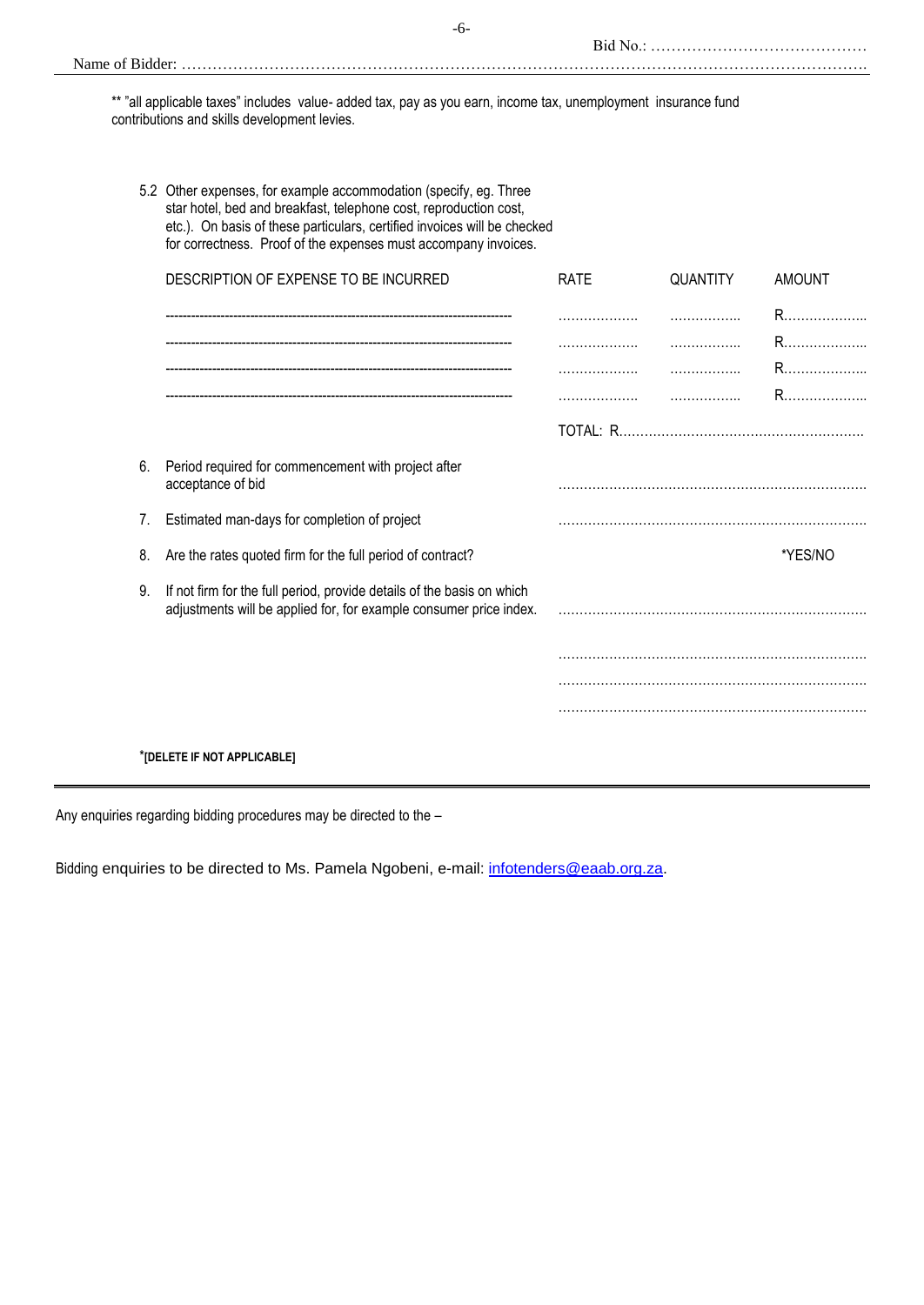-7-

## **DECLARATION OF INTEREST**

- 1. Any legal person, including persons employed by the state<sup>4</sup>, or persons having a kinship with persons employed by the state, including a blood relationship, may make an offer or offers in terms of this invitation to bid (includes a price quotation, advertised competitive bid, limited bid or proposal). In view of possible allegations of favouritism, should the resulting bid, or part thereof, be awarded to persons employed by the state, or to persons connected with or related to them, it is required that the bidder or his/her authorised representative declare his/her position in relation to the evaluating/adjudicating authority where-
	- the bidder is employed by the state; and/or
	- the legal person on whose behalf the bidding document is signed, has a relationship with persons/a person who are/is involved in the evaluation and or adjudication of the bid(s), or where it is known that such a relationship exists between the person or persons for or on whose behalf the declarant acts and persons who are involved with the evaluation and or adjudication of the bid.
- 2. **In order to give effect to the above, the following questionnaire must be completed and submitted with the bid.**

| 2.1 |  |
|-----|--|
| 2.2 |  |
| 2.3 |  |
| 2.4 |  |
| 2.5 |  |
| 2.6 |  |
|     |  |

2.6.1 The names of all directors / trustees / shareholders / members, their individual identity numbers, tax reference numbers and, if applicable, employee / persal numbers must be indicated in paragraph 3 below.

<sup>1</sup>"State" means –

- (a) any national or provincial department, national or provincial public entity or constitutional institution within the meaning of the Public Finance Management Act, 1999 (Act No. 1 of 1999);
- (b) any municipality or municipal entity;
- (c) provincial legislature;
- (d) national Assembly or the national Council of provinces; or
- (e) Parliament.
- <sup>2</sup>"Shareholder" means a person who owns shares in the company and is actively involved in the management of the enterprise or business and exercises control over the enterprise.
- 2.7 Are you or any person connected with the bidder **YES / NO** presently employed by the state?
- 2.7.1 If so, furnish the following particulars:

Name of person / director / trustee / shareholder/ member: ……………………………………………………… Name of state institution at which you or the person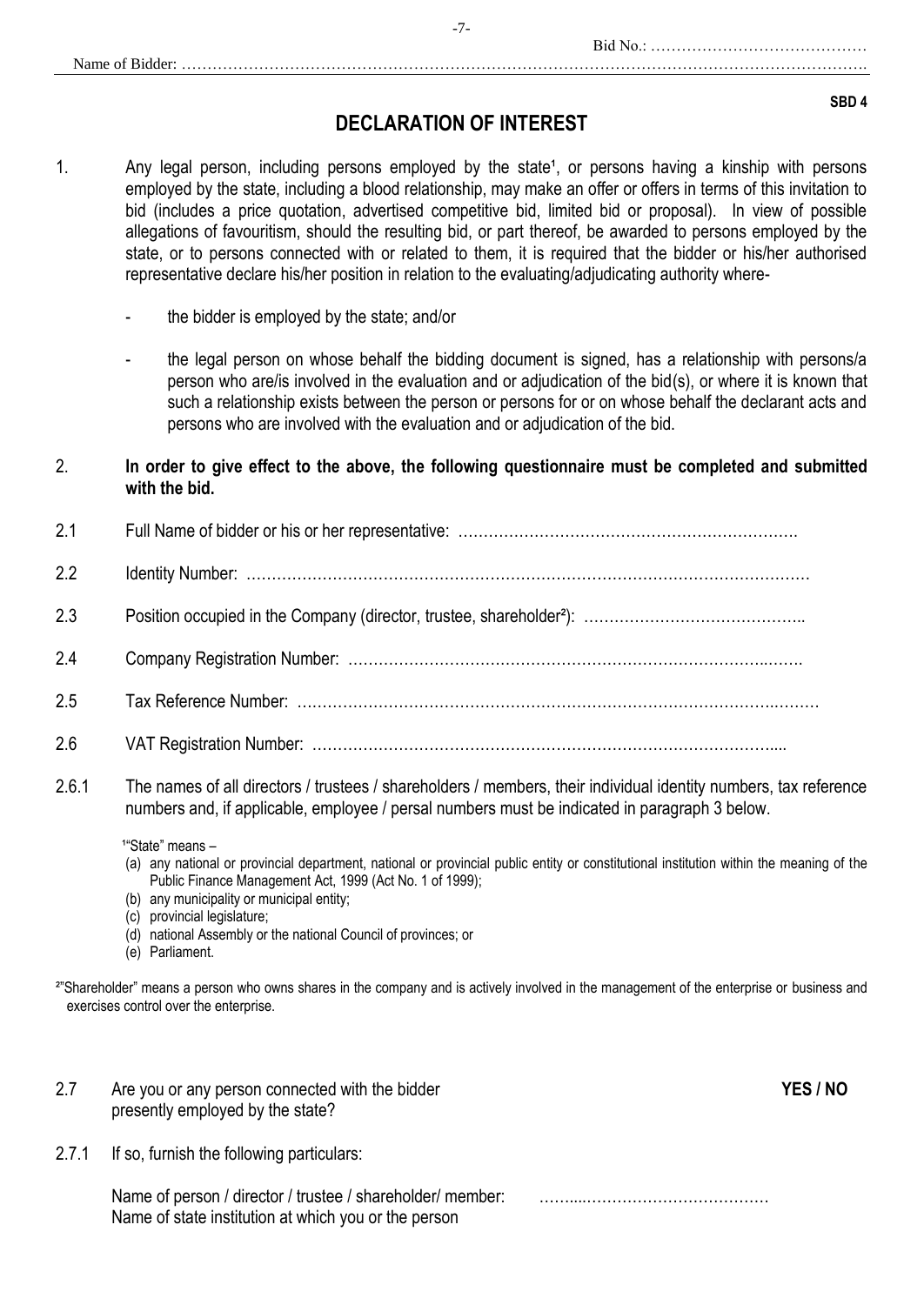| 3id No.: |
|----------|
|----------|

|       | -გ-<br>Name of Bidder: $\dots\dots\dots\dots\dots$                                                                                                                                                                                                     |               |
|-------|--------------------------------------------------------------------------------------------------------------------------------------------------------------------------------------------------------------------------------------------------------|---------------|
|       |                                                                                                                                                                                                                                                        |               |
|       | connected to the bidder is employed :<br>Position occupied in the state institution:                                                                                                                                                                   |               |
|       | Any other particulars:                                                                                                                                                                                                                                 |               |
|       |                                                                                                                                                                                                                                                        |               |
| 2.7.2 | If you are presently employed by the state, did you obtain<br>the appropriate authority to undertake remunerative<br>work outside employment in the public sector?                                                                                     | YES / NO      |
|       | 2.7.2.1 If yes, did you attached proof of such authority to the bid<br>document?                                                                                                                                                                       | YES / NO      |
|       | (Note: Failure to submit proof of such authority, where<br>applicable, may result in the disqualification of the bid.                                                                                                                                  |               |
|       | 2.7.2.2 If no, furnish reasons for non-submission of such proof:                                                                                                                                                                                       |               |
|       |                                                                                                                                                                                                                                                        |               |
|       |                                                                                                                                                                                                                                                        |               |
| 2.8   | Did you or your spouse, or any of the company's directors /<br>trustees / shareholders / members or their spouses conduct<br>business with the state in the previous twelve months?                                                                    | YES / NO      |
| 2.8.1 | If so, furnish particulars:                                                                                                                                                                                                                            |               |
|       |                                                                                                                                                                                                                                                        |               |
|       |                                                                                                                                                                                                                                                        |               |
| 2.9   | Do you, or any person connected with the bidder, have<br>any relationship (family, friend, other) with a person<br>employed by the state and who may be involved with<br>the evaluation and or adjudication of this bid?                               | YES / NO      |
| 2.9.  | 1If so, furnish particulars.                                                                                                                                                                                                                           |               |
|       |                                                                                                                                                                                                                                                        |               |
| 2.10  | Are you, or any person connected with the bidder,<br>aware of any relationship (family, friend, other) between<br>any other bidder and any person employed by the state<br>who may be involved with the evaluation and or adjudication<br>of this bid? | <b>YES/NO</b> |
|       | 2.10.1 If so, furnish particulars.                                                                                                                                                                                                                     |               |
|       |                                                                                                                                                                                                                                                        |               |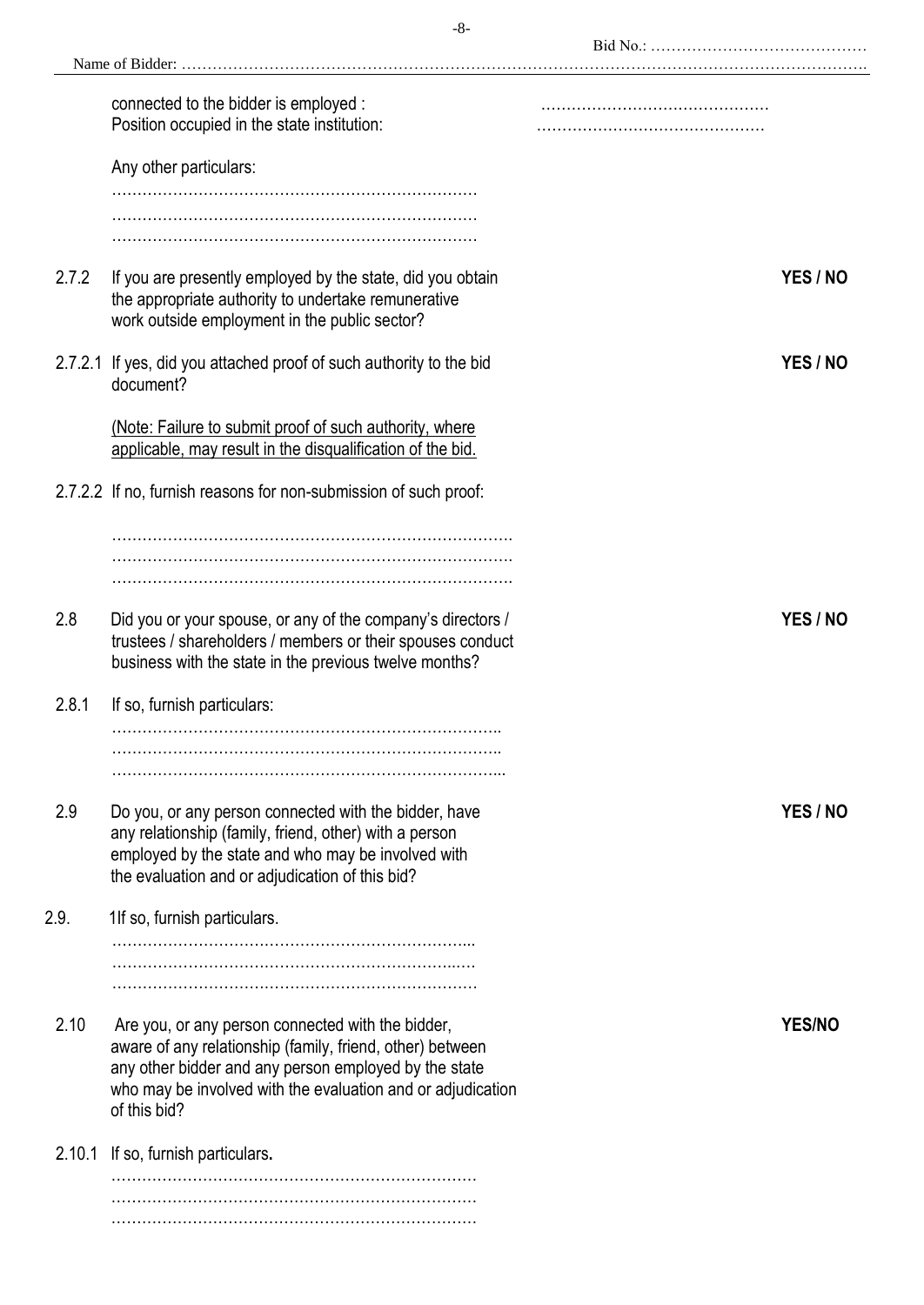|                      | Bid. |
|----------------------|------|
| Name of<br>. Bidder: |      |

- 2.11 Do you or any of the directors / trustees / shareholders / members **YES/NO** of the company have any interest in any other related companies whether or not they are bidding for this contract?
- 2.11.1 If so, furnish particulars:

 ……………………………………………………………………………. ……………………………………………………………………………. …………………………………………………………………………….

**3 Full details of directors / trustees / members / shareholders.**

| <b>Full Name</b> | <b>Identity Number</b> | <b>Tax</b><br>Personal<br><b>Reference Number</b> | <b>Employee</b><br><b>State</b><br>Personal<br><b>Number</b><br>$\prime$<br><b>Number</b> |
|------------------|------------------------|---------------------------------------------------|-------------------------------------------------------------------------------------------|
|                  |                        |                                                   |                                                                                           |
|                  |                        |                                                   |                                                                                           |
|                  |                        |                                                   |                                                                                           |
|                  |                        |                                                   |                                                                                           |
|                  |                        |                                                   |                                                                                           |
|                  |                        |                                                   |                                                                                           |
|                  |                        |                                                   |                                                                                           |
|                  |                        |                                                   |                                                                                           |
|                  |                        |                                                   |                                                                                           |

#### **4 DECLARATION**

I, THE UNDERSIGNED (NAME)………………………………………………………………………

CERTIFY THAT THE INFORMATION FURNISHED IN PARAGRAPHS 2 and 3 ABOVE IS CORRECT. I ACCEPT THAT THE STATE MAY REJECT THE BID OR ACT AGAINST ME IN TERMS OF PARAGRAPH 23 OF THE GENERAL CONDITIONS OF CONTRACT SHOULD THIS DECLARATION PROVE TO BE FALSE.

| Signature | Date           |
|-----------|----------------|
|           | .              |
| Position  | Name of bidder |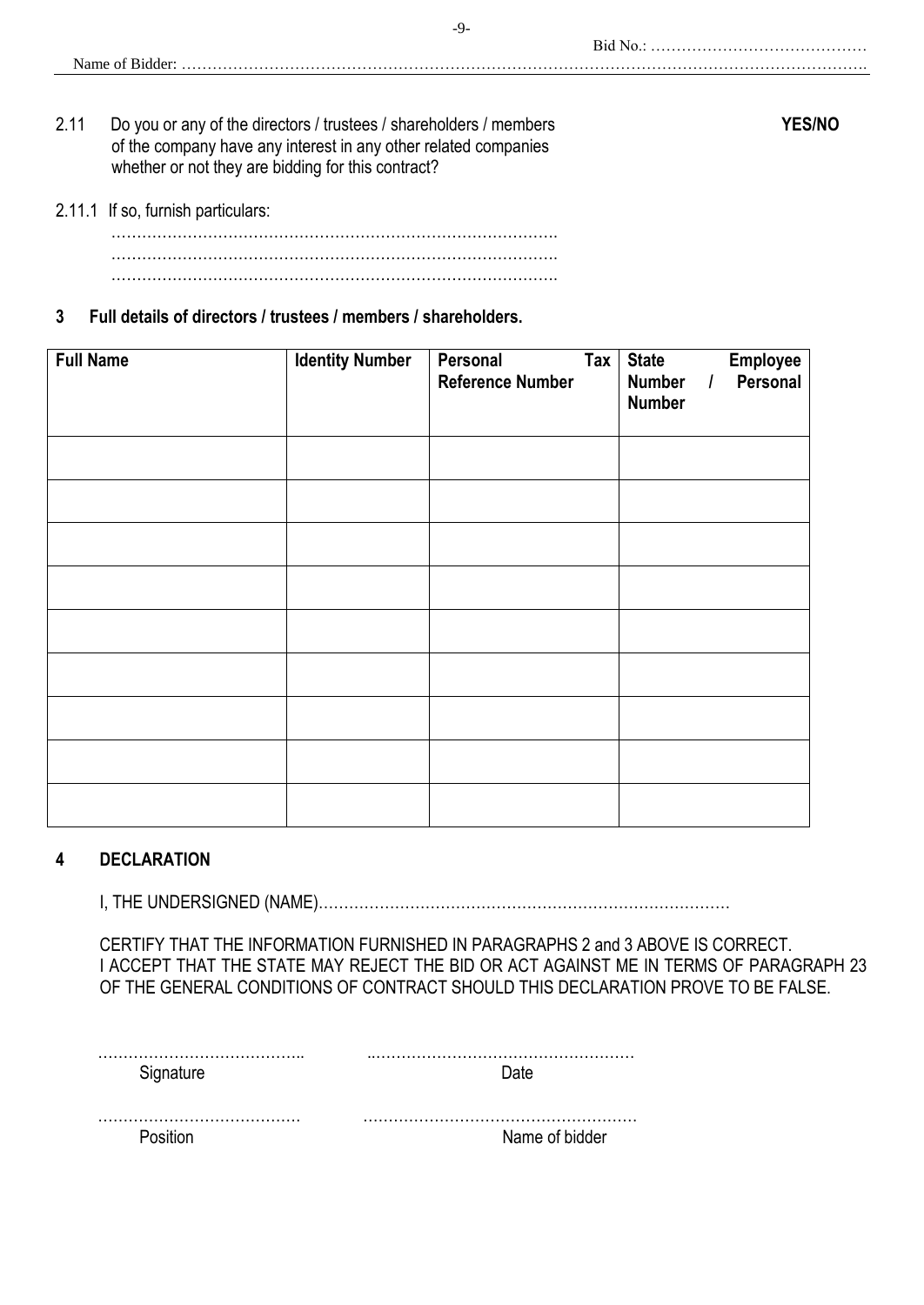-10-

### **1. THE NATIONAL INDUSTRIAL PARTICIPATION PROGRAMME**

This document must be signed and submitted together with your bid

#### **INTRODUCTION**

The National Industrial Participation (NIP) Programme, which is applicable to all government procurement contracts that have an imported content, became effective on the 1 September 1996. The NIP policy and guidelines were fully endorsed by Cabinet on 30 April 1997. In terms of the Cabinet decision, all state and parastatal purchases / lease contracts (for goods, works and services) entered into after this date, are subject to the NIP requirements. NIP is obligatory and therefore must be complied with. The Industrial Participation Secretariat (IPS) of the Department of Trade and Industry (DTI) is charged with the responsibility of administering the programme.

#### **2.1. PILLARS OF THE PROGRAMME**

- 2.1.1. The NIP obligation is benchmarked on the imported content of the contract. Any contract having an imported content equal to or exceeding US\$ 10 million or other currency equivalent to US\$ 10 million will have a NIP obligation. This threshold of US\$ 10 million can be reached as follows:
	- (a) Any single contract with imported content exceeding US\$10 million. or
	- (b) Multiple contracts for the same goods, works or services each with imported content exceeding US\$3 million awarded to one seller over a 2 year period which in total exceeds US\$10 million. or
	- (c) A contract with a renewable option clause, where should the option be exercised the total value of the imported content will exceed US\$10 million. or
	- (d) Multiple suppliers of the same goods, works or services under the same contract, where the value of the imported content of each allocation is equal to or exceeds US\$ 3 million worth of goods, works or services to the same government institution, which in total over a two (2) year period exceeds US\$10 million.
- 2.1.2. The NIP obligation applicable to suppliers in respect of sub-paragraphs 5.1.1 (a) to 5.1.1 (c) above will amount to 30 % of the imported content whilst suppliers in respect of paragraph 5.1.1 (d) shall incur 30% of the total NIP obligation on a *pro-rata* basis.
- 2.1.3. To satisfy the NIP obligation, the DTI would negotiate and conclude agreements such as investments, joint ventures, subcontracting, licensee production, export promotion, sourcing arrangements and research and development (R&D) with partners or suppliers.
- 2.1.4. A period of seven years has been identified as the time frame within which to discharge the obligation.

#### **2.2. REQUIREMENTS OF THE DEPARTMENT OF TRADE AND INDUSTRY**

- 2.2.1. In order to ensure effective implementation of the programme, successful bidders (contractors) are required to, immediately after the award of a contract that is in excess of **R10 million** (ten million Rands), submit details of such a contract to the DTI for reporting purposes.
- 2.2.2. The purpose for reporting details of contracts in excess of the amount of R10 million (ten million Rands) is to cater for multiple contracts for the same goods, works or services; renewable contracts and multiple suppliers for the same goods, works or services under the same contract as provided for in paragraphs 5.1.1.(b) to 5.1.1. (d) above.

### **2.3. BID SUBMISSION AND CONTRACT REPORTING REQUIREMENTS OF BIDDERS AND SUCCESSFUL BIDDERS (CONTRACTORS)**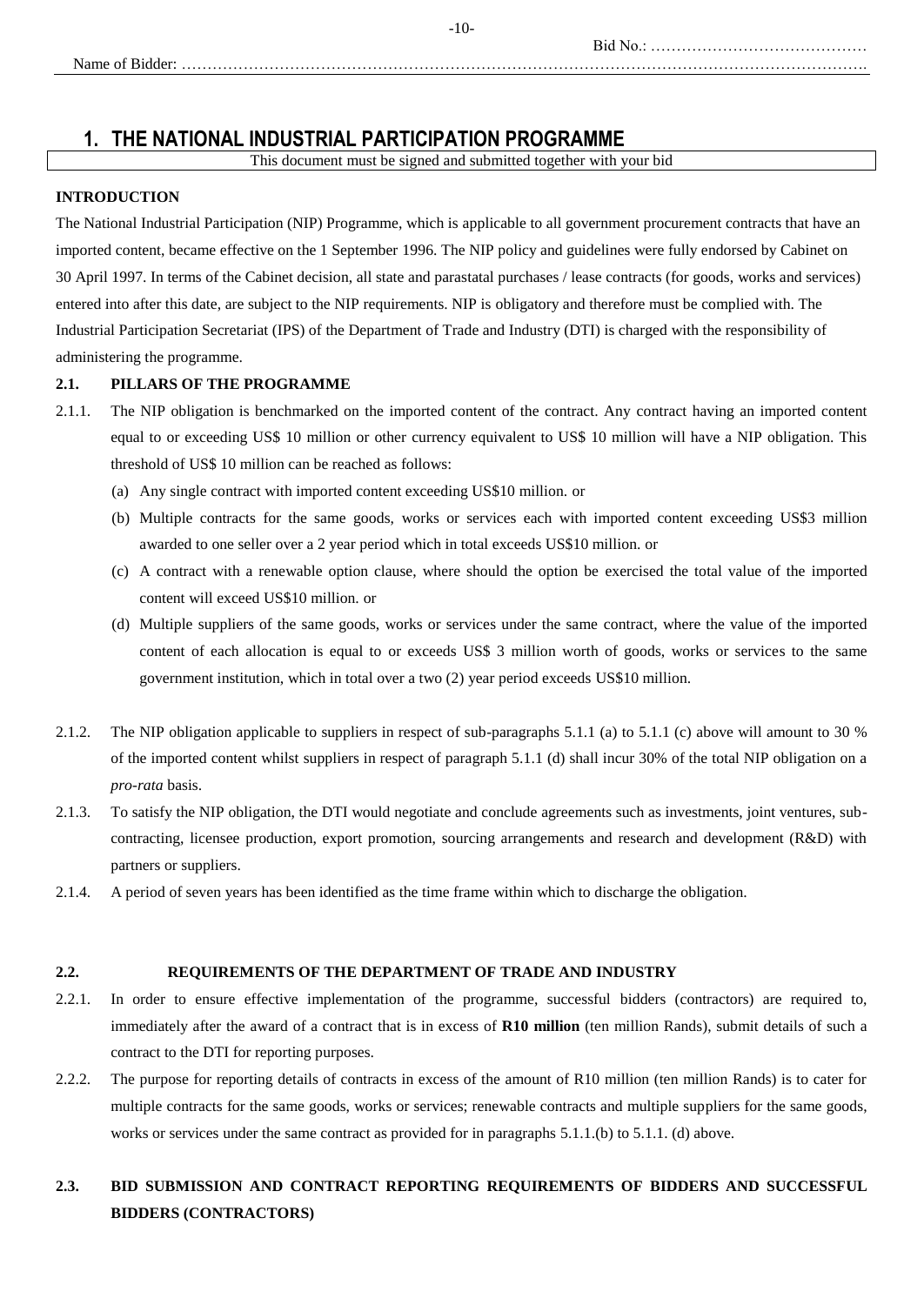Bid No.: …………………………………… Name of Bidder: …………………………………………………………………………………………………………………….

- 2.3.1. Bidders are required to sign and submit this Standard Bidding Document (SBD 5) together with the bid on the closing date and time.
- 2.3.2. In order to accommodate multiple contracts for the same goods, works or services; renewable contracts and multiple suppliers for the same goods, works or services under the same contract as indicated in sub-paragraphs 5.1.1 (b) to 5.1.1 (d) above and to enable the DTI in determining the NIP obligation, successful bidders (contractors) are required, immediately after being officially notified about any successful bid with a value in excess of R10 million (ten million Rands), to contact and furnish the DTI with the following information:
	- Bid / contract number.
	- Description of the goods, works or services.
	- Date on which the contract was accepted.
	- Name, address and contact details of the government institution.
	- Value of the contract.
	- Imported content of the contract, if possible.
- 2.3.3. The information required in paragraph 5.3.2 above must be sent to the Department of Trade and Industry, Private Bag X 84, Pretoria, 0001 for the attention of Mr Elias Malapane within five (5) working days after award of the contract. Mr Malapane may be contacted on telephone (012) 394 1401, facsimile (012) 394 2401 or e-mail at Elias@thedti.gov.za for further details about the programme.

#### **2.4. PROCESS TO SATISFY THE NIP OBLIGATION**

- 2.4.1. Once the successful bidder (contractor) has made contact with and furnished the DTI with the information required, the following steps will be followed:
	- a) the contractor and the DTI will determine the NIP obligation;
	- b) the contractor and the DTI will sign the NIP obligation agreement;
	- c) the contractor will submit a performance guarantee to the DTI;
	- d) the contractor will submit a business concept for consideration and approval by the DTI;
	- e) upon approval of the business concept by the DTI, the contractor will submit detailed business plans outlining the business concepts;
	- f) the contractor will implement the business plans; and
	- g) the contractor will submit bi-annual progress reports on approved plans to the DTI.
- 2.4.2. The NIP obligation agreement is between the DTI and the successful bidder (contractor) and, therefore, does not involve the purchasing institution.

-11-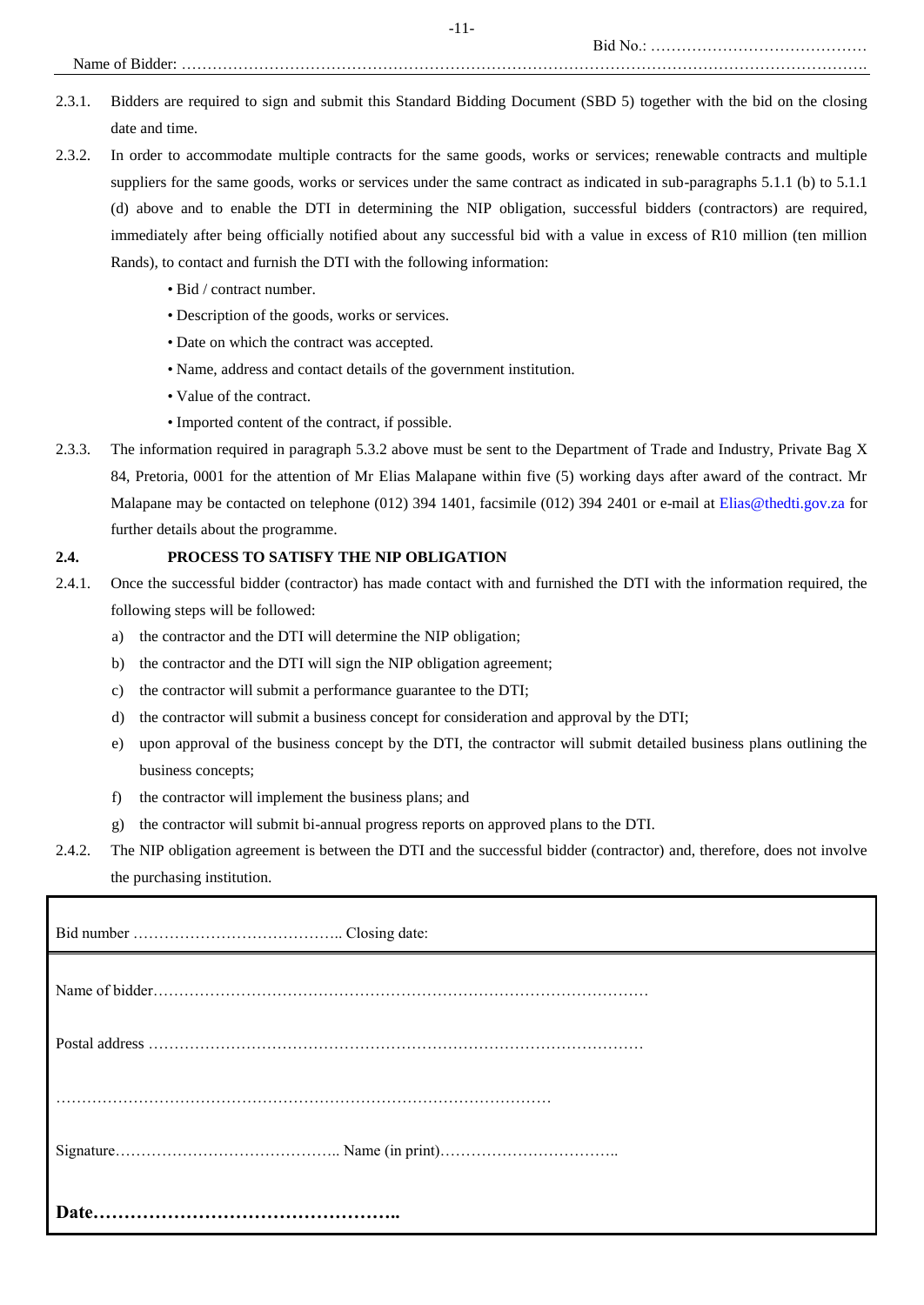| $-1/$           |                                              |
|-----------------|----------------------------------------------|
|                 | $\operatorname{Rid} \operatorname{No} \cdot$ |
| Name of Bidder: |                                              |
|                 |                                              |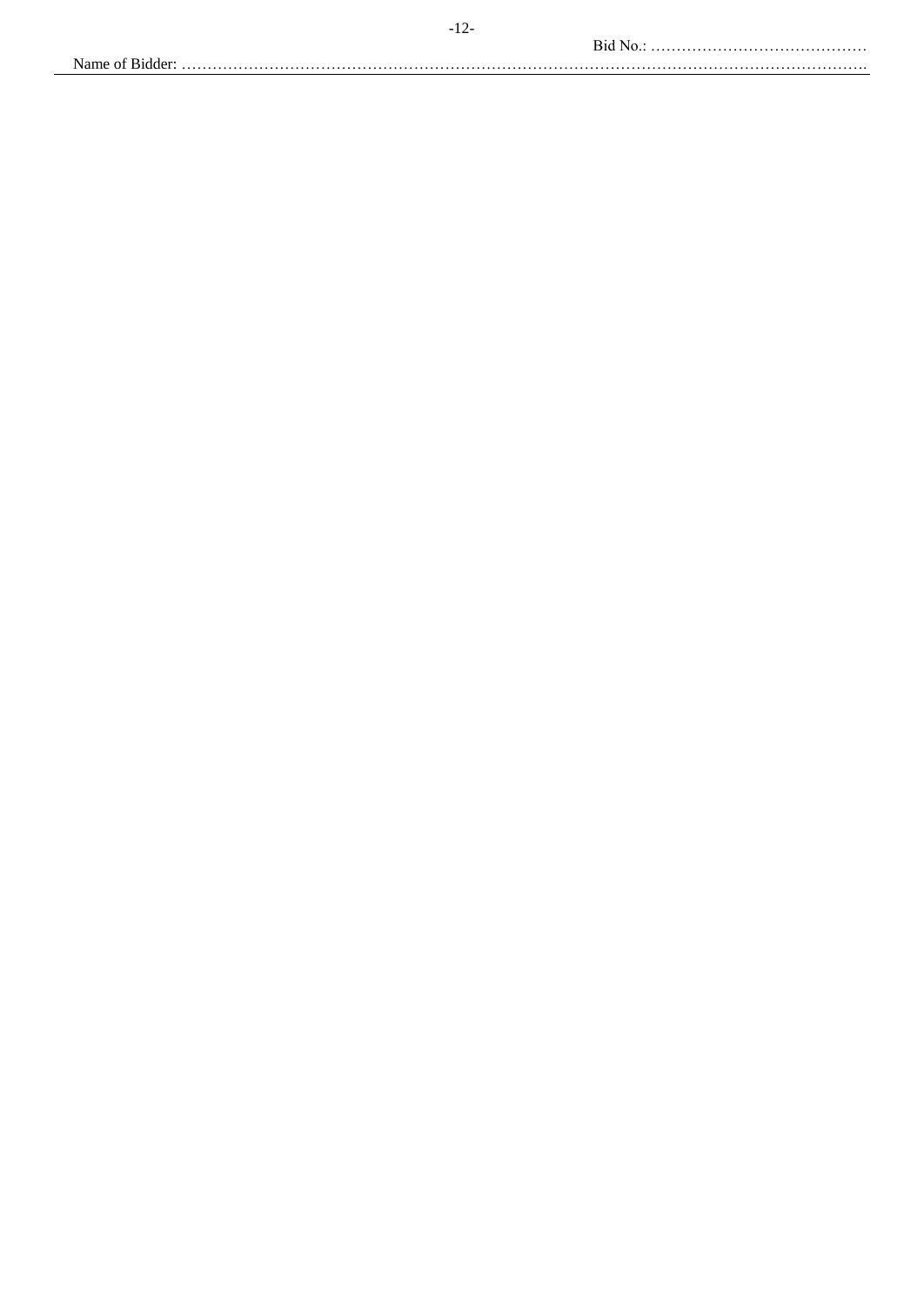#### Bid No.: …………………………………… Name of Bidder: …………………………………………………………………………………………………………………….

### **SBD 6.1**

## **PREFERENCE POINTS CLAIM FORM IN TERMS OF THE PREFERENTIAL PROCUREMENT REGULATIONS 2017**

This preference form must form part of all bids invited. It contains general information and serves as a claim form for preference points for Broad-Based Black Economic Empowerment (B-BBEE) Status Level of Contribution

### **NB: BEFORE COMPLETING THIS FORM, BIDDERS MUST STUDY THE GENERAL CONDITIONS, DEFINITIONS AND DIRECTIVES APPLICABLE IN RESPECT OF B-BBEE, AS PRESCRIBED IN THE PREFERENTIAL PROCUREMENT REGULATIONS, 2017.**

## **1. GENERAL CONDITIONS**

- 1.1 The following preference point systems are applicable to all bids:
	- the 80/20 system for requirements with a Rand value of up to R50 000 000 (all applicable taxes included); and
	- the 90/10 system for requirements with a Rand value above R50 000 000 (all applicable taxes included).
- 1.2 The value of this bid is estimated to **not exceed R50 000 000** (all applicable taxes included) and therefore the 80/20 preference point system shall be applicable
- 1.3 Points for this bid shall be awarded for:
	- (a) Price; and
	- (b) B-BBEE Status Level of Contributor.
- 1.4 The maximum points for this bid are allocated as follows:

|                                                   | <b>POINTS</b> |
|---------------------------------------------------|---------------|
| <b>PRICE</b>                                      | 80            |
| <b>B-BBEE STATUS LEVEL OF CONTRIBUTOR</b>         | 20            |
| Total points for Price and B-BBEE must not exceed | 100           |

- 1.5 Failure on the part of a bidder to submit proof of B-BBEE Status level of contributor together with the bid, will be interpreted to mean that preference points for B-BBEE status level of contribution are not claimed.
- 1.6 The purchaser reserves the right to require of a bidder, either before a bid is adjudicated or at any time subsequently, to substantiate any claim in regard to preferences, in any manner required by the purchaser.

## **2. DEFINITIONS**

- (a) **"B-BBEE"** means broad-based black economic empowerment as defined in section 1 of the Broad-Based Black Economic Empowerment Act;
- (b) "**B-BBEE status level of contributor"** means the B-BBEE status of an entity in terms of a code of good practice on black economic empowerment, issued in terms of section 9(1) of the Broad-Based Black Economic Empowerment Act;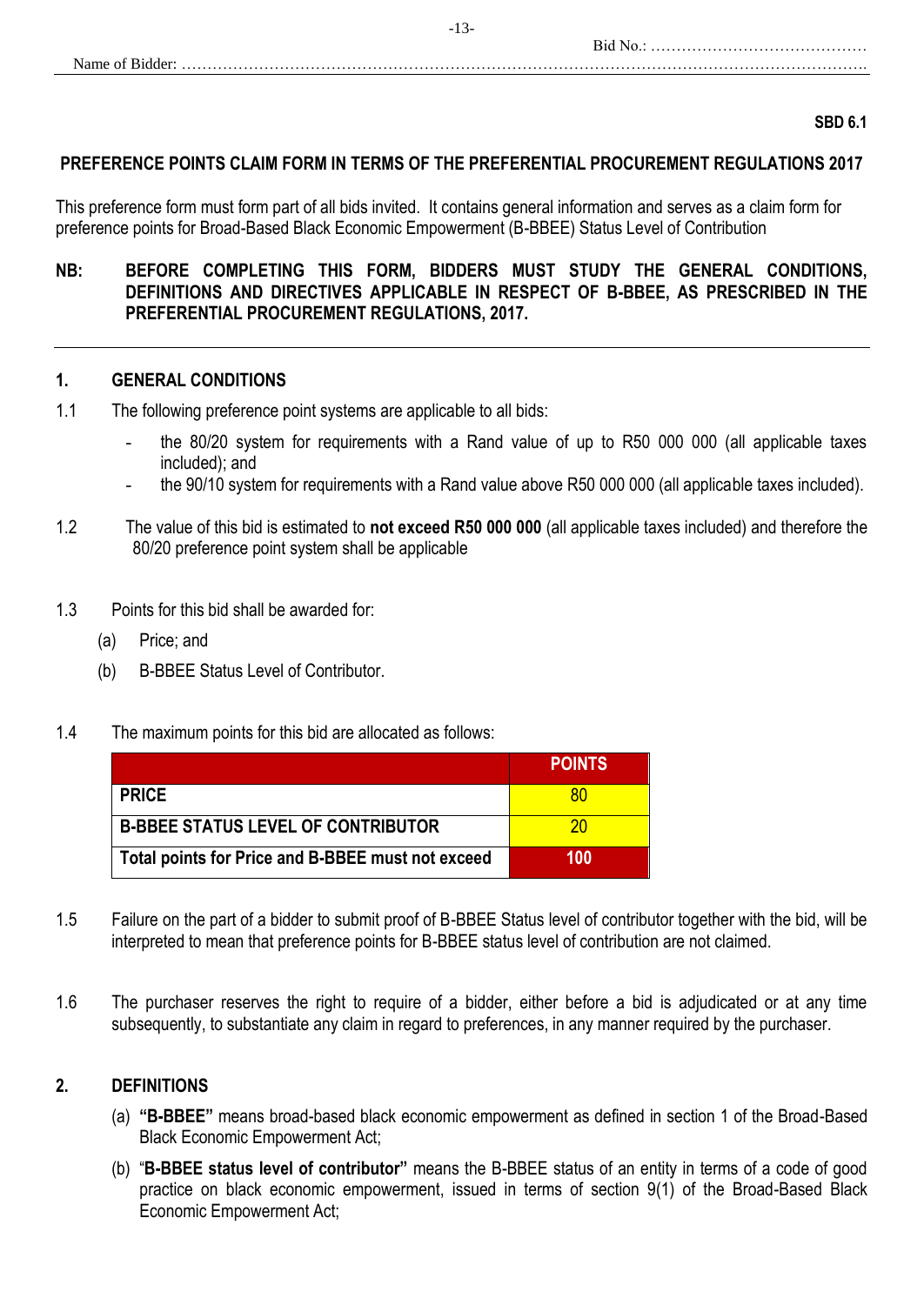(c) **"bid"** means a written offer in a prescribed or stipulated form in response to an invitation by an organ of state for the provision of goods or services, through price quotations, advertised competitive bidding processes or proposals;

 $\operatorname{Bid} \operatorname{No}$ .

- (d) **"Broad-Based Black Economic Empowerment Act"** means the Broad-Based Black Economic Empowerment Act, 2003 (Act No. 53 of 2003);
- **(e) "EME"** means an Exempted Micro Enterprise in terms of a code of good practice on black economic empowerment issued in terms of section 9 (1) of the Broad-Based Black Economic Empowerment Act;
- (f) **"functionality"** means the ability of a tenderer to provide goods or services in accordance with specifications as set out in the tender documents.
- (g) **"prices"** includes all applicable taxes less all unconditional discounts;
- (h) **"proof of B-BBEE status level of contributor"** means:

B-BBEE Status level certificate issued by an authorized body or person;

A sworn affidavit as prescribed by the B-BBEE Codes of Good Practice;

Any other requirement prescribed in terms of the B-BBEE Act;

- (i) **"QSE"** means a qualifying small business enterprise in terms of a code of good practice on black economic empowerment issued in terms of section 9 (1) of the Broad-Based Black Economic Empowerment Act;
- *(j)* **"rand value"** means the total estimated value of a contract in Rand, calculated at the time of bid invitation, and includes all applicable taxes;

### **3. POINTS AWARDED FOR PRICE**

### 3.1 **THE 80/20 OR 90/10 PREFERENCE POINT SYSTEMS**

A maximum of 80 or 90 points is allocated for price on the following basis: **80/20 or 90/10**

$$
Ps = 80\left(1 - \frac{Pt - P \min}{P \min}\right) \qquad \text{or} \qquad \qquad Ps = 90\left(1 - \frac{Pt - P \min}{P \min}\right)
$$

Where

Ps = Points scored for price of bid under consideration

Pt = Price of bid under consideration

Pmin = Price of lowest acceptable bid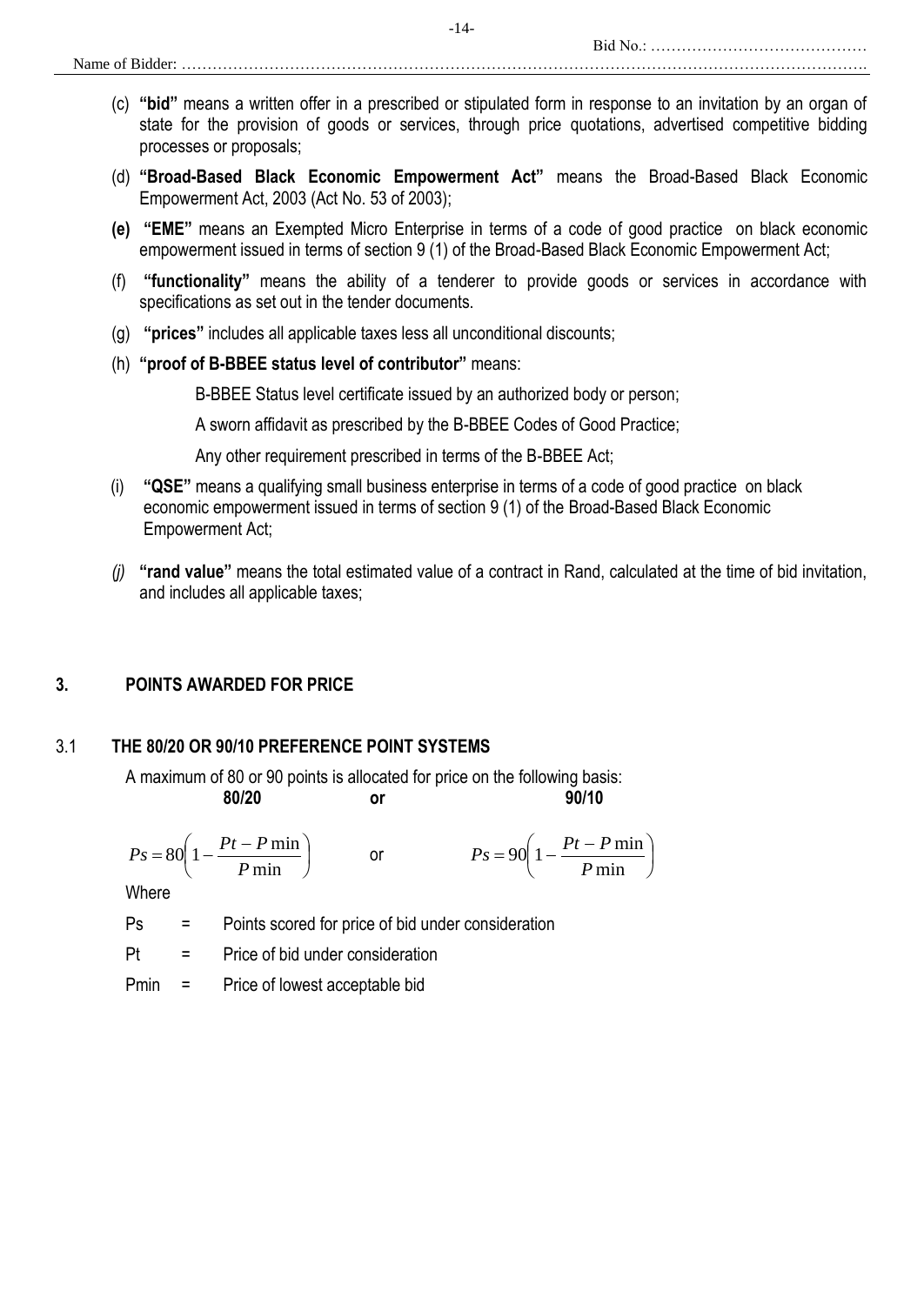### **POINTS AWARDED FOR B-BBEE STATUS LEVEL OF CONTRIBUTOR**

3.2 In terms of Regulation 6 (2) and 7 (2) of the Preferential Procurement Regulations, preference points must be awarded to a bidder for attaining the B-BBEE status level of contribution in accordance with the table below:

| <b>B-BBEE Status Level of</b><br><b>Contributor</b> | <b>Number of points</b><br>$(90/10$ system) | <b>Number of points</b><br>$(80/20$ system) |
|-----------------------------------------------------|---------------------------------------------|---------------------------------------------|
|                                                     | 10                                          | 20                                          |
| 2                                                   | 9                                           | 18                                          |
|                                                     | 6                                           | 14                                          |
|                                                     | 5                                           | 12                                          |
| 5                                                   | 4                                           | 8                                           |
| 6                                                   | 3                                           | 6                                           |
|                                                     | 2                                           |                                             |
|                                                     |                                             | 2                                           |
| Non-compliant contributor                           |                                             |                                             |

### **4. BID DECLARATION**

4.1 Bidders who claim points in respect of B-BBEE Status Level of Contribution must complete the following:

### **5. B-BBEE STATUS LEVEL OF CONTRIBUTOR CLAIMED IN TERMS OF PARAGRAPHS 1.4 AND 4.1**

5.1 B-BBEE Status Level of Contributor: . = ………(maximum of 10 or 20 points)

(Points claimed in respect of paragraph 7.1 must be in accordance with the table reflected in paragraph 4.1 and must be substantiated by relevant proof of B-BBEE status level of contributor.

### **6. SUB-CONTRACTING**

6.1 Will any portion of the contract be sub-contracted?

(*Tick applicable box*)

### 6.1.1 If yes, indicate:

- i) What percentage of the contract will be subcontracted............…………….…………%
- ii) The name of the sub-contractor…………………………………………………………..
- iii) The B-BBEE status level of the sub-contractor......................................……………..
- iv) Whether the sub-contractor is an EME or QSE

| (Tick applicable box) |  |  |
|-----------------------|--|--|
| YES l                 |  |  |

v) Specify, by ticking the appropriate box, if subcontracting with an enterprise in terms of Preferential Procurement Regulations,2017:

Name of Bidder: …………………………………………………………………………………………………………………….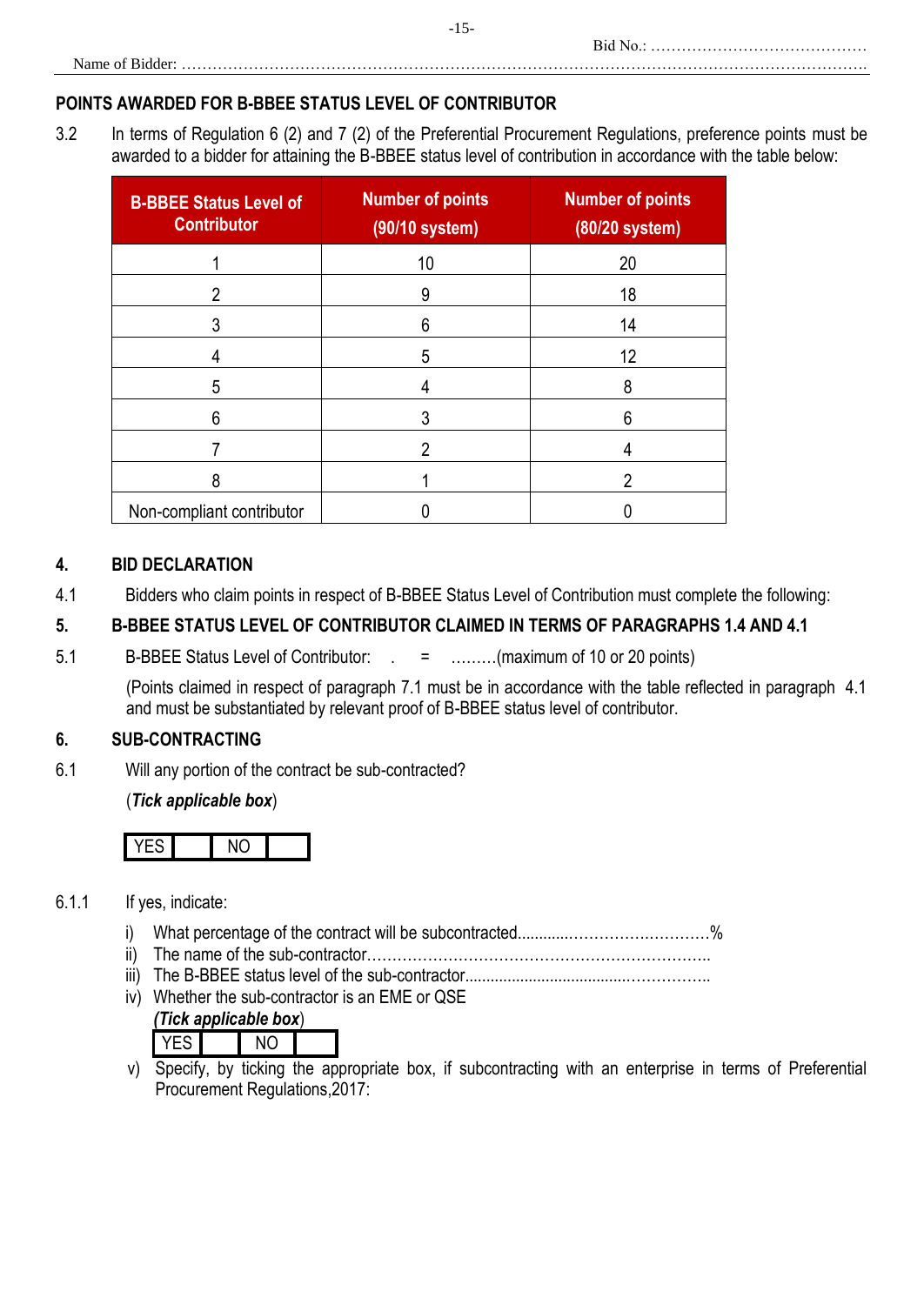| Designated Group: An EME or QSE which is at last 51% owned by:    | <b>EME</b>    | <b>QSE</b> |
|-------------------------------------------------------------------|---------------|------------|
|                                                                   | $\mathcal{N}$ | ٦١         |
| <b>Black people</b>                                               |               |            |
| Black people who are youth                                        |               |            |
| Black people who are women                                        |               |            |
| Black people with disabilities                                    |               |            |
| Black people living in rural or underdeveloped areas or townships |               |            |
| Cooperative owned by black people                                 |               |            |
| Black people who are military veterans                            |               |            |
| <b>OR</b>                                                         |               |            |
| Any EME                                                           |               |            |
| Any QSE                                                           |               |            |

### 7. **DECLARATION WITH REGARD TO COMPANY/FIRM**

7.1 Name of company/firm:…………………………………………………………………………….

7.2 VAT registration number:……………………………………….…………………………………

7.3 Company registration number:…………….……………………….…………………………….

### 7.4 TYPE OF COMPANY/ FIRM

- □ Partnership/Joint Venture / Consortium
- □ One person business/sole propriety
- □ Close corporation
- □ Company
- (Pty) Limited
- [TICK APPLICABLE BOX]

### 7.5 DESCRIBE PRINCIPAL BUSINESS ACTIVITIES

……………………………………………………………………………………………………………………………… . The contract of the contract of the contract of the contract of the contract of the contract of the contract of the contract of the contract of the contract of the contract of the contract of the contract of the contrac  $\mathcal{L}^{\text{max}}$ ……………………………………

### 7.6 COMPANY CLASSIFICATION

- □ Manufacturer
- □ Supplier
- □ Professional service provider
- $\Box$  Other service providers, e.g. transporter, etc.

[*TICK APPLICABLE BOX*]

- 7.7 Total number of years the company/firm has been in business:……………………………
- 7.8 I/we, the undersigned, who is / are duly authorised to do so on behalf of the company/firm, certify that the points claimed, based on the B-BBE status level of contributor indicated in paragraphs 1.4 and 6.1 of the foregoing certificate, qualifies the company/ firm for the preference(s) shown and I / we acknowledge that:
	- i) The information furnished is true and correct;
	- ii) The preference points claimed are in accordance with the General Conditions as indicated in paragraph 1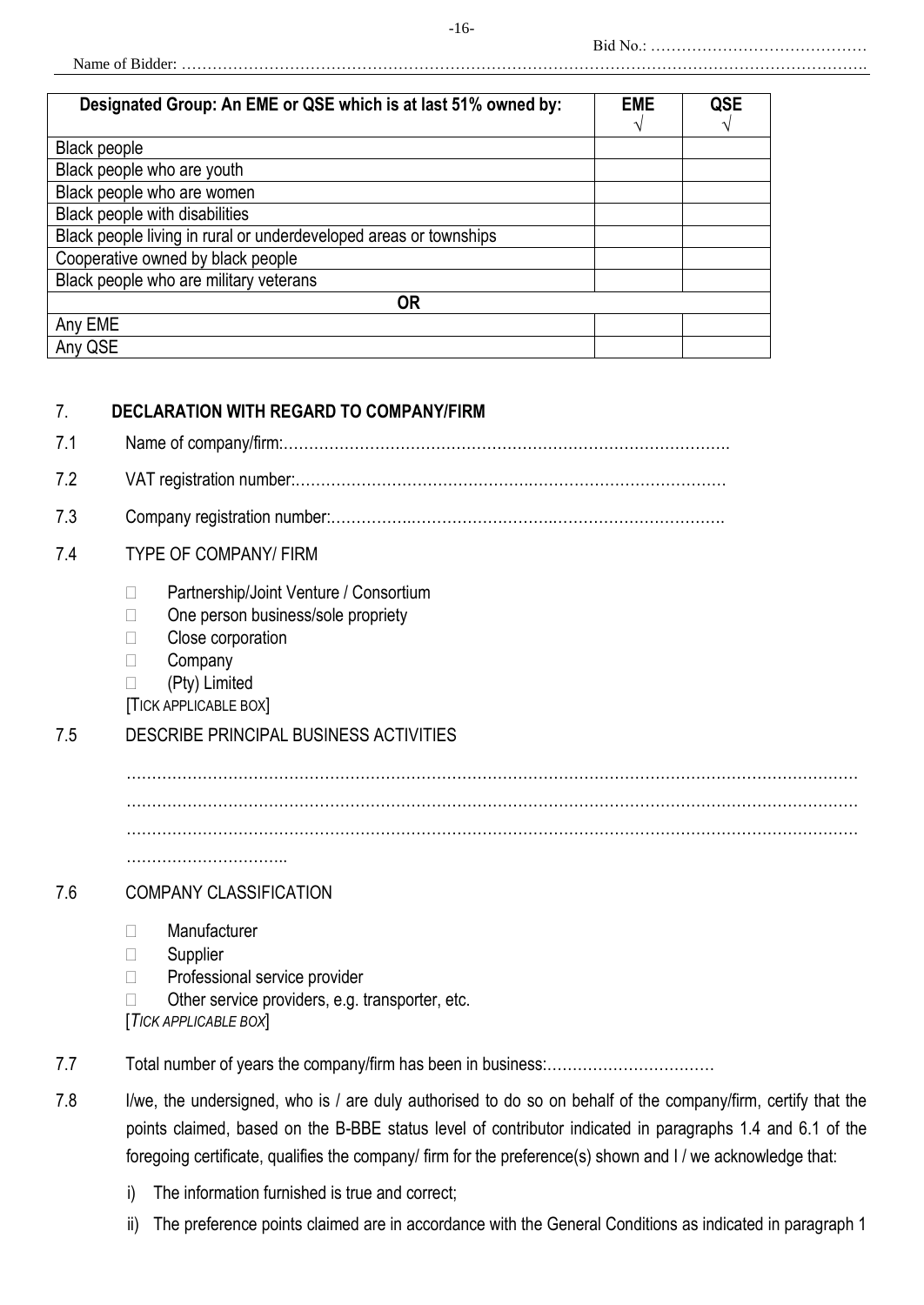of this form;

- iii) In the event of a contract being awarded as a result of points claimed as shown in paragraphs 1.4 and 6.1, the contractor may be required to furnish documentary proof to the satisfaction of the purchaser that the claims are correct;
- iv) If the B-BBEE status level of contributor has been claimed or obtained on a fraudulent basis or any of the conditions of contract have not been fulfilled, the purchaser may, in addition to any other remedy it may have –
	- (a) disqualify the person from the bidding process;
	- (b) recover costs, losses or damages it has incurred or suffered as a result of that person's conduct;
	- (c) cancel the contract and claim any damages which it has suffered as a result of having to make less favourable arrangements due to such cancellation;
	- (d) recommend that the bidder or contractor, its shareholders and directors, or only the shareholders and directors who acted on a fraudulent basis, be restricted by the National Treasury from obtaining business from any organ of state for a period not exceeding 10 years, after the *audi alteram partem* (hear the other side) rule has been applied; and
	- (e) forward the matter for criminal prosecution.

| <b>WITNESSES</b> | SIGNATURE(S) OF BIDDERS(S) |
|------------------|----------------------------|
| ົ                | DATE:<br><b>ADDRESS</b>    |
|                  |                            |
|                  |                            |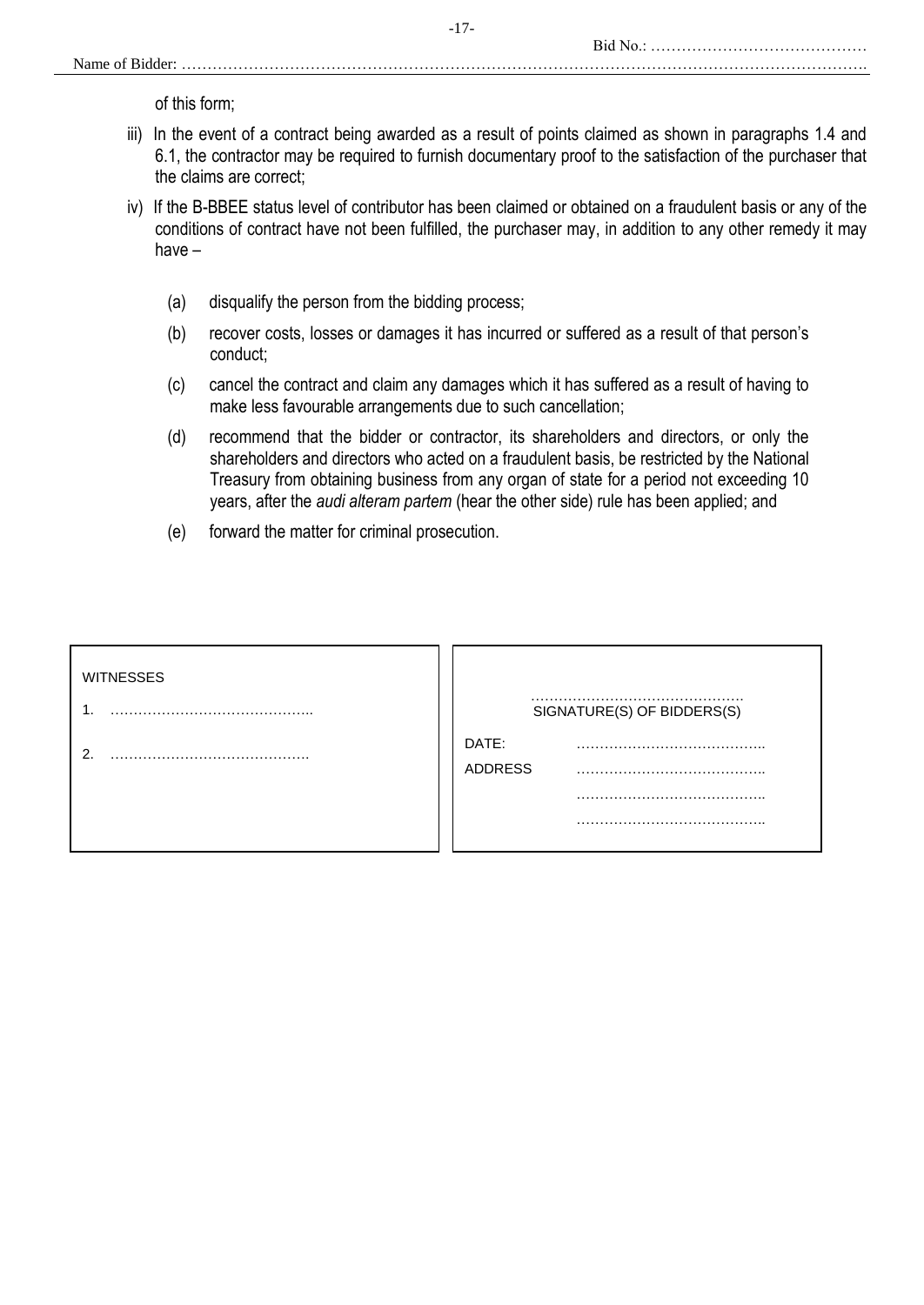### **CONTRACT FORM - PURCHASE OF GOODS/WORKS**

**SBD 7.1**

**THIS FORM MUST BE FILLED IN DUPLICATE BY BOTH THE SUCCESSFUL BIDDER (PART 1) AND THE PURCHASER (PART 2). BOTH FORMS MUST BE SIGNED IN THE ORIGINAL SO THAT THE SUCCESSFUL BIDDER AND THE PURCHASER WOULD BE IN POSSESSION OF ORIGINALLY SIGNED CONTRACTS FOR THEIR RESPECTIVE RECORDS.**

### **PART 1 (TO BE FILLED IN BY THE BIDDER)**

- 1. I hereby undertake to supply all or any of the goods and/or works described in the attached bidding documents to (name of institution)………..…………………………. in accordance with the requirements and specifications stipulated in bid number………..……….. at the price/s quoted. My offer/s remain binding upon me and open for acceptance by the purchaser during the validity period indicated and calculated from the closing time of bid.
- 2. The following documents shall be deemed to form and be read and construed as part of this agreement:
	- (i) Bidding documents, *viz*
		- *-* Invitation to bid;
		- *-* Tax clearance certificate;
		- Pricing schedule(s);
		- *-* Technical Specification(s);
		- *-* Preference claims for Broad Based Black Economic Empowerment Status Level of Contribution in terms of the Preferential Procurement Regulations 2011;
		- *-* Declaration of interest;
		- *-* Declaration of bidder's past SCM practices;
		- *-* Certificate of Independent Bid Determination
		- *-* Special Conditions of Contract;
	- (ii) General Conditions of Contract; and
	- (iii) Other (specify)
- 3. I confirm that I have satisfied myself as to the correctness and validity of my bid; that the price(s) and rate(s) quoted cover all the goods and/or works specified in the bidding documents; that the price(s) and rate(s) cover all my obligations and I accept that any mistakes regarding price(s) and rate(s) and calculations will be at my own risk.
- 4. I accept full responsibility for the proper execution and fulfilment of all obligations and conditions devolving on me under this agreement as the principal liable for the due fulfillment of this contract.
- 5. I declare that I have no participation in any collusive practices with any bidder or any other person regarding this or any other bid.
- 6. I confirm that I am duly authorised to sign this contract.

| NAME (PRINT)     |                      |
|------------------|----------------------|
|                  | <br><b>WITNESSES</b> |
| <b>CAPACITY</b>  | .                    |
| <b>SIGNATURE</b> | <br>2.<br>.          |
| NAME OF FIRM     | DATE:                |
| DATE             |                      |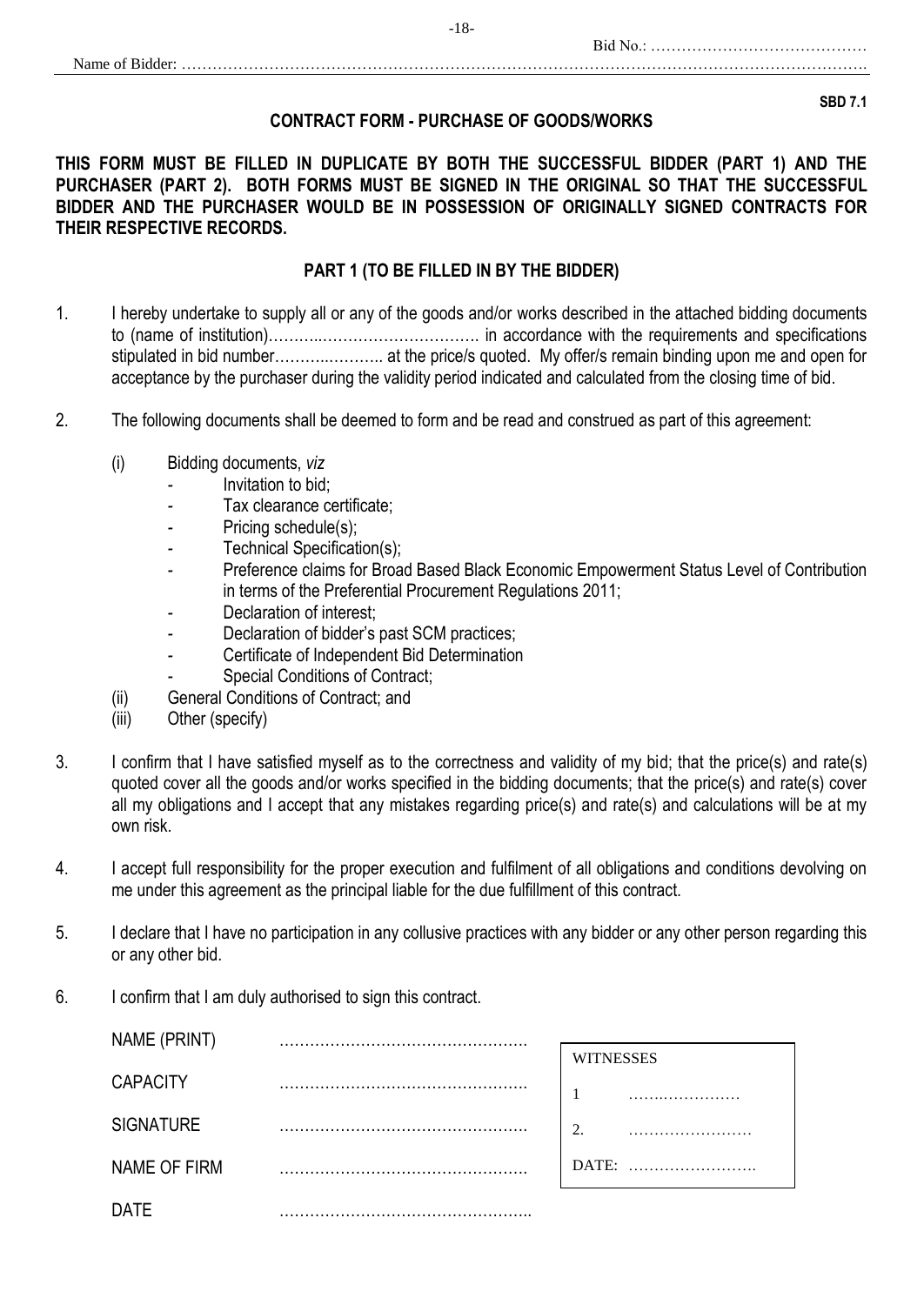### **SBD 7.1**

## **CONTRACT FORM - PURCHASE OF GOODS/WORKS**

## **PART 2 (TO BE FILLED IN BY THE PURCHASER)**

- 1. I……………………………………………. in my capacity as…………………………………………………...….. accept your bid under reference number ………………dated………………………for the supply of goods/works indicated hereunder and/or further specified in the annexure(s).
- 2. An official order indicating delivery instructions is forthcoming.
- 3. I undertake to make payment for the goods/works delivered in accordance with the terms and conditions of the contract, within 30 (thirty) days after receipt of an invoice accompanied by the delivery note.

| <b>ITEM</b><br>NO. | PRICE (ALL<br><b>APPLICABLE</b><br><b>TAXES</b><br>INCLUDED) | <b>BRAND</b> | <b>DELIVERY</b><br><b>PERIOD</b> | <b>B-BBEE STATUS</b><br><b>LEVEL OF</b><br><b>CONTRIBUTION</b> | <b>MINIMUM</b><br><b>THRESHOLD</b><br><b>FOR LOCAL</b><br><b>PRODUCTION</b><br><b>AND</b><br><b>CONTENT (if</b><br>applicable) |
|--------------------|--------------------------------------------------------------|--------------|----------------------------------|----------------------------------------------------------------|--------------------------------------------------------------------------------------------------------------------------------|
|                    |                                                              |              |                                  |                                                                |                                                                                                                                |

4. I confirm that I am duly authorised to sign this contract.

SIGNED AT ………………………………………ON………………………………..

NAME (PRINT) …………………………………….

SIGNATURE …………………………………….

**OFFICIAL STAMP** 

| <b>WITNESSES</b> |  |  |
|------------------|--|--|
| 1.               |  |  |
| 2.               |  |  |
| <b>DATE</b>      |  |  |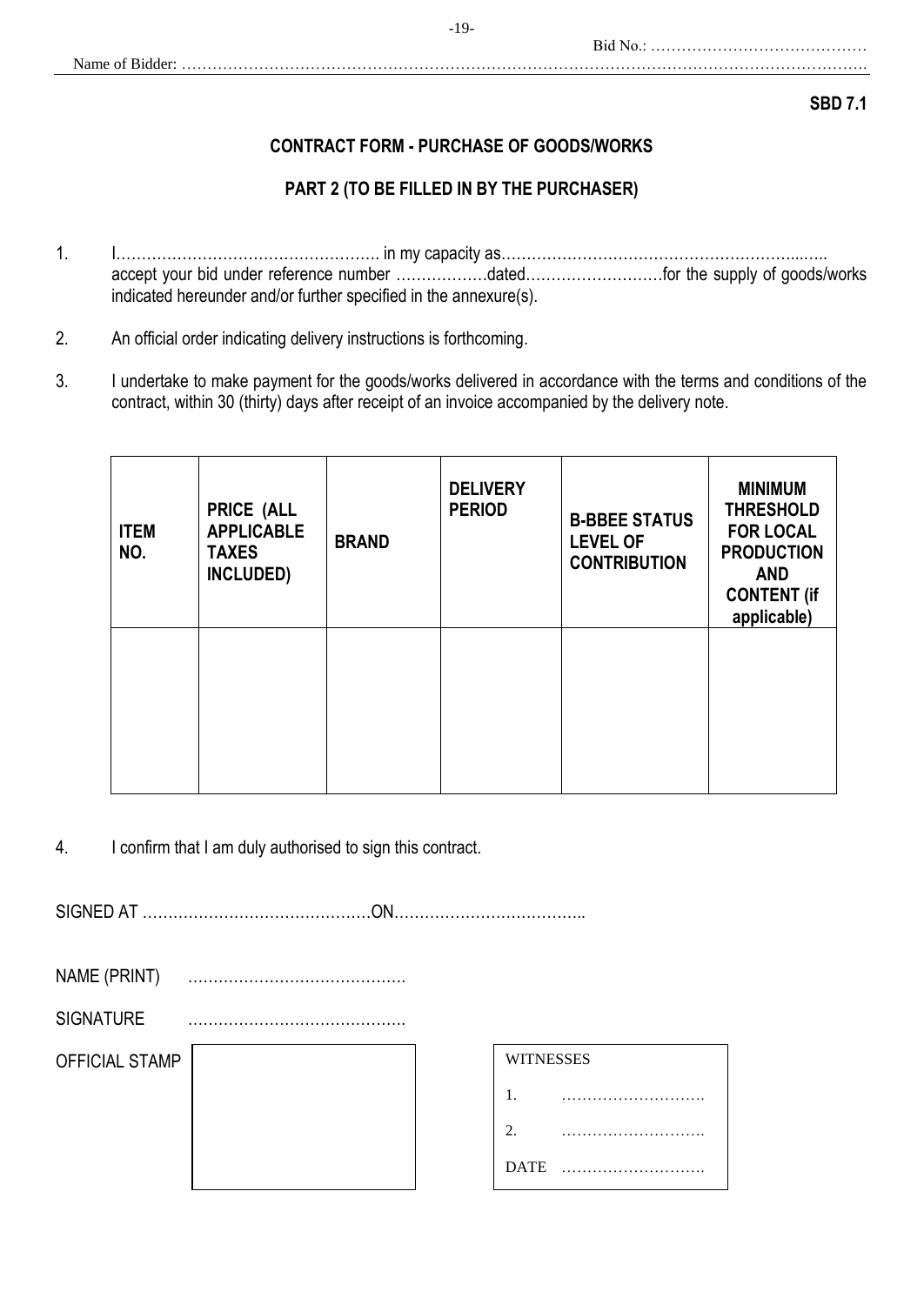### **CONTRACT FORM - RENDERING OF SERVICES**

#### **SBD 7.2**

**THIS FORM MUST BE FILLED IN DUPLICATE BY BOTH THE SERVICE PROVIDER (PART 1) AND THE PURCHASER (PART 2). BOTH FORMS MUST BE SIGNED IN THE ORIGINAL SO THAT THE SERVICE PROVIDER AND THE PURCHASER WOULD BE IN POSSESSION OF ORIGINALLY SIGNED CONTRACTS FOR THEIR RESPECTIVE RECORDS.**

### **PART 1 (TO BE FILLED IN BY THE SERVICE PROVIDER)**

- 7. I hereby undertake to render services described in the attached bidding documents to (name of the institution)……………………………………. in accordance with the requirements and task directives / proposals specifications stipulated in Bid Number……………………….. at the price/s quoted. My offer/s remain binding upon me and open for acceptance by the Purchaser during the validity period indicated and calculated from the closing date of the bid .
- 8. The following documents shall be deemed to form and be read and construed as part of this agreement:
	- (iv) Bidding documents, *viz*
		- *-* Invitation to bid;
		- *-* Tax clearance certificate;
		- Pricing schedule(s);
		- *-* Filled in task directive/proposal;
		- *-* Preference claims for Broad Based Black Economic Empowerment Status Level of Contribution in terms of the Preferential Procurement Regulations 2011;
		- *-* Declaration of interest;
		- *-* Declaration of bidder's past SCM practices;
		- *-* Certificate of Independent Bid Determination;
		- **Special Conditions of Contract;**
	- (v) General Conditions of Contract; and
	- (vi) Other (specify)
- 9. I confirm that I have satisfied myself as to the correctness and validity of my bid; that the price(s) and rate(s) quoted cover all the services specified in the bidding documents; that the price(s) and rate(s) cover all my obligations and I accept that any mistakes regarding price(s) and rate(s) and calculations will be at my own risk.
- 10. I accept full responsibility for the proper execution and fulfilment of all obligations and conditions devolving on me under this agreement as the principal liable for the due fulfillment of this contract.
- 11. I declare that I have no participation in any collusive practices with any bidder or any other person regarding this or any other bid.
- 12. I confirm that I am duly authorised to sign this contract.

| NAME (PRINT)     | <b>WITNESSES</b> |
|------------------|------------------|
| <b>CAPACITY</b>  |                  |
| <b>SIGNATURE</b> | ി                |
| NAME OF FIRM     | DATE:            |
| DATE             |                  |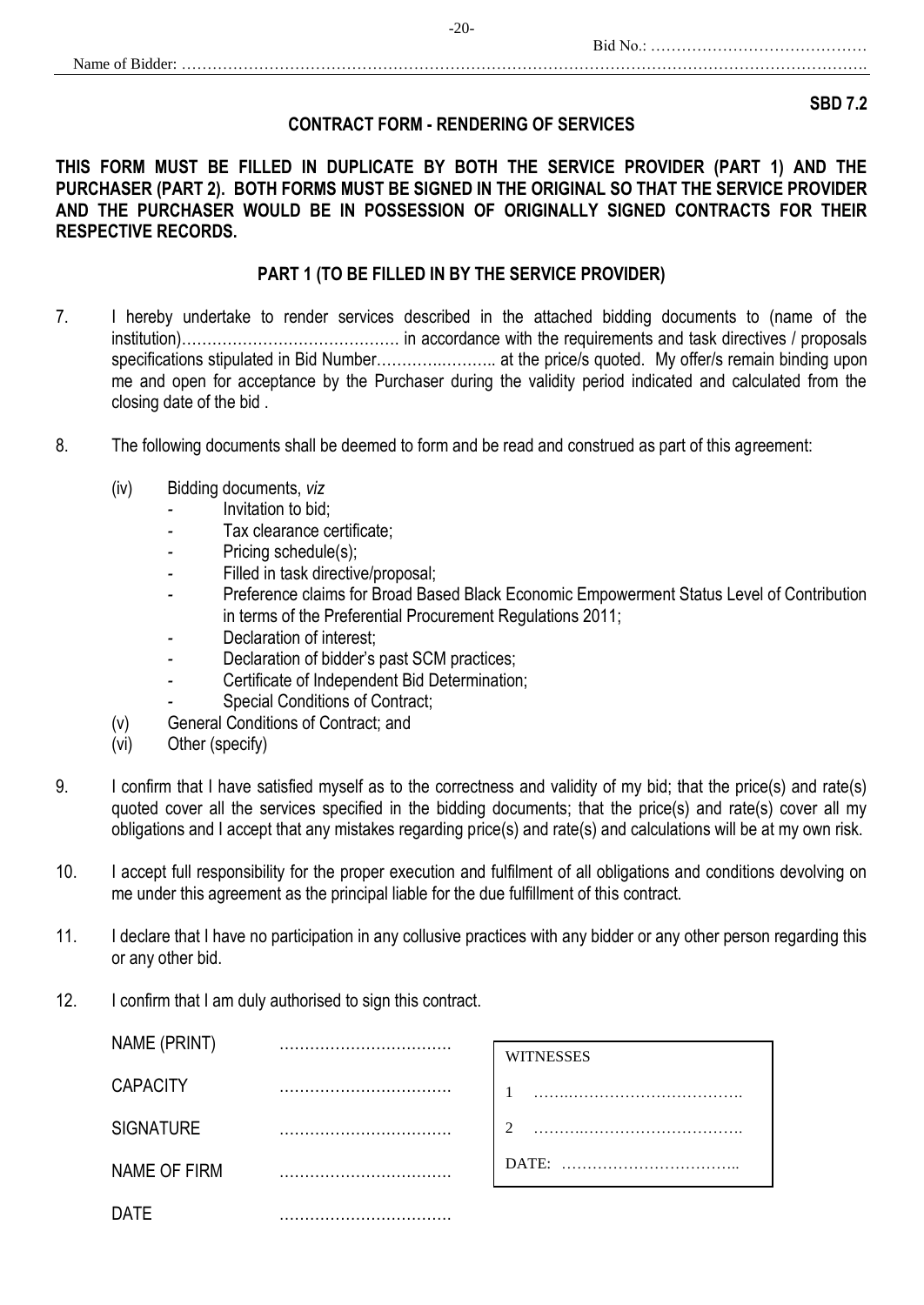### **SBD 7.2**

## **CONTRACT FORM - RENDERING OF SERVICES**

## **PART 2 (TO BE FILLED IN BY THE PURCHASER)**

- 4. I……………………………………………. in my capacity as……………………...……………………………….. accept your bid under reference number ………………dated………………………for the rendering of services indicated hereunder and/or further specified in the annexure(s).
- 5. An official order indicating service delivery instructions is forthcoming.
- 6. I undertake to make payment for the services rendered in accordance with the terms and conditions of the contract, within 30 (thirty) days after receipt of an invoice.

| <b>DESCRIPTION OF</b><br><b>SERVICE</b> | <b>PRICE (ALL</b><br><b>APPLICABLE</b><br><b>TAXES</b><br>INCLUDED) | <b>COMPLETIO</b><br><b>N DATE</b> | <b>B-BBEE</b><br><b>STATUS</b><br><b>LEVEL OF</b><br><b>CONTRIBUTI</b><br><b>ON</b> | <b>MINIMUM</b><br><b>THRESHOLD</b><br><b>FOR LOCAL</b><br><b>PRODUCTIO</b><br><b>N AND</b><br><b>CONTENT</b> (if<br>applicable) |
|-----------------------------------------|---------------------------------------------------------------------|-----------------------------------|-------------------------------------------------------------------------------------|---------------------------------------------------------------------------------------------------------------------------------|
|                                         |                                                                     |                                   |                                                                                     |                                                                                                                                 |

4. I confirm that I am duly authorised to sign this contract.

SIGNED AT ………………………………………ON………………………………..

NAME (PRINT) ………………………………………….

SIGNATURE …………………………………………

**OFFICIAL STAMP** 

| <b>WITNESSES</b> |
|------------------|
|                  |
|                  |
| DATE:            |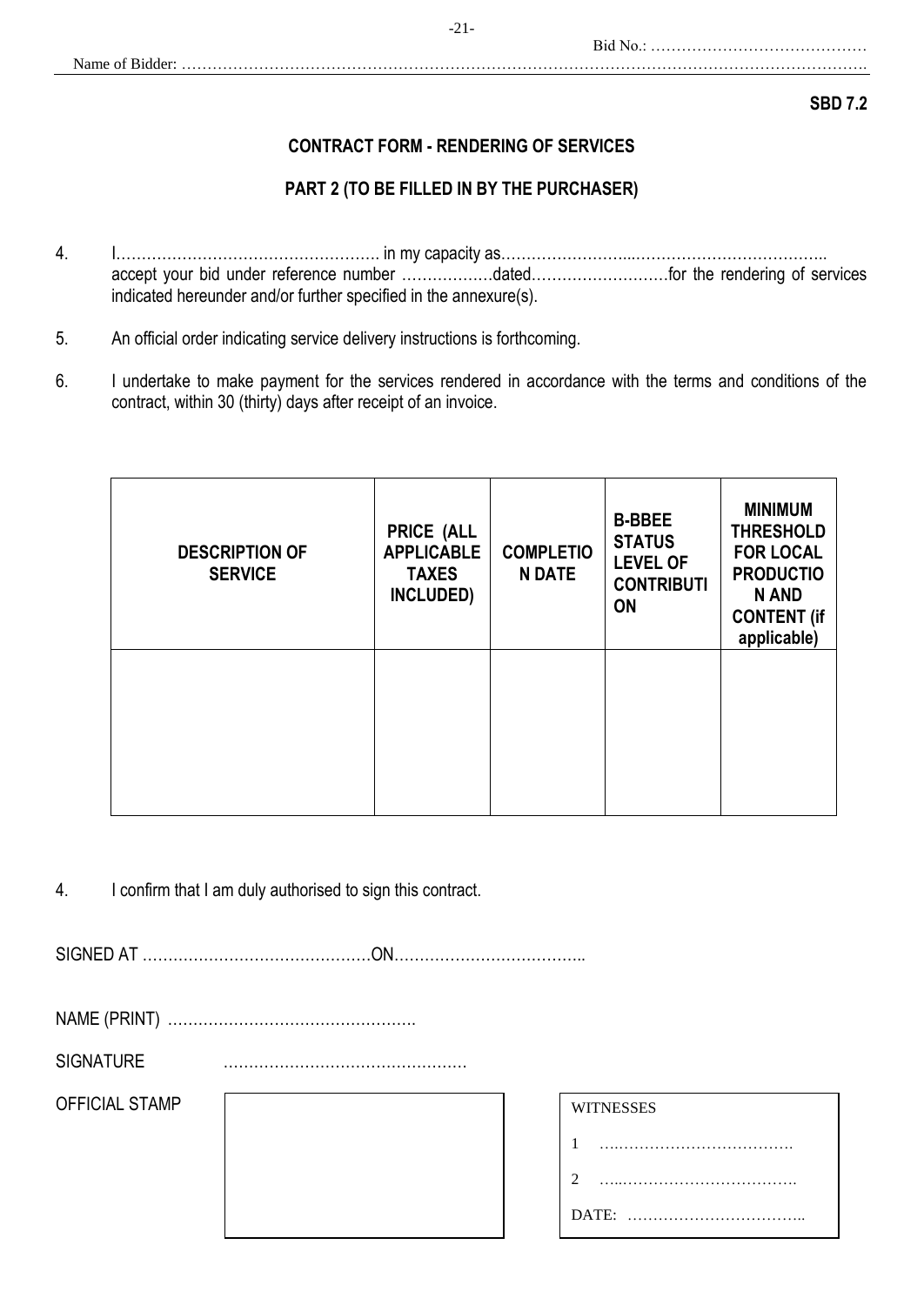**SBD 8**

### **DECLARATION OF BIDDER'S PAST SUPPLY CHAIN MANAGEMENT PRACTICES**

- 1 This Standard Bidding Document must form part of all bids invited.
- 2 It serves as a declaration to be used by institutions in ensuring that when goods and services are being procured, all reasonable steps are taken to combat the abuse of the supply chain management system.
- 3 The bid of any bidder may be disregarded if that bidder, or any of its directors have
	- a. abused the institution's supply chain management system;
	- b. committed fraud or any other improper conduct in relation to such system; or
	- c. failed to perform on any previous contract.

#### **4 In order to give effect to the above, the following questionnaire must be completed and submitted with the bid.**

| Item  | Question                                                                                                                                                                                                                                                                                                                                                                                                                                    | Yes                             | No            |
|-------|---------------------------------------------------------------------------------------------------------------------------------------------------------------------------------------------------------------------------------------------------------------------------------------------------------------------------------------------------------------------------------------------------------------------------------------------|---------------------------------|---------------|
| 4.1   | Is the bidder or any of its directors listed on the National Treasury's Database of Restricted<br>Suppliers as companies or persons prohibited from doing business with the public sector?<br>(Companies or persons who are listed on this Database were informed in writing of this<br>restriction by the Accounting Officer/Authority of the institution that imposed the<br>restriction after the audi alteram partem rule was applied). | Yes<br>П                        | No.<br>$\sim$ |
|       | The Database of Restricted Suppliers now resides on the National Treasury's<br>website(www.treasury.gov.za) and can be accessed by clicking on its link at the bottom of the<br>home page.                                                                                                                                                                                                                                                  |                                 |               |
| 4.1.1 | If so, furnish particulars:                                                                                                                                                                                                                                                                                                                                                                                                                 |                                 |               |
| 4.2   | Is the bidder or any of its directors listed on the Register for Tender Defaulters in terms of<br>section 29 of the Prevention and Combating of Corrupt Activities Act (No 12 of 2004)?<br>The Register for Tender Defaulters can be accessed on the National Treasury's website<br>(www.treasury.gov.za) by clicking on its link at the bottom of the home page.                                                                           | Yes                             | No            |
| 4.2.1 | If so, furnish particulars:                                                                                                                                                                                                                                                                                                                                                                                                                 |                                 |               |
| 4.3   | Was the bidder or any of its directors convicted by a court of law (including a court outside of<br>the Republic of South Africa) for fraud or corruption during the past five years?                                                                                                                                                                                                                                                       | Yes<br>$\overline{\phantom{a}}$ | No<br>$\sim$  |
| 4.3.1 | If so, furnish particulars:                                                                                                                                                                                                                                                                                                                                                                                                                 |                                 |               |
| 4.4   | Was any contract between the bidder and any organ of state terminated during the past five<br>years on account of failure to perform on or comply with the contract?                                                                                                                                                                                                                                                                        | Yes<br>$\mathcal{L}$            | No            |
| 4.4.1 | If so, furnish particulars:                                                                                                                                                                                                                                                                                                                                                                                                                 |                                 |               |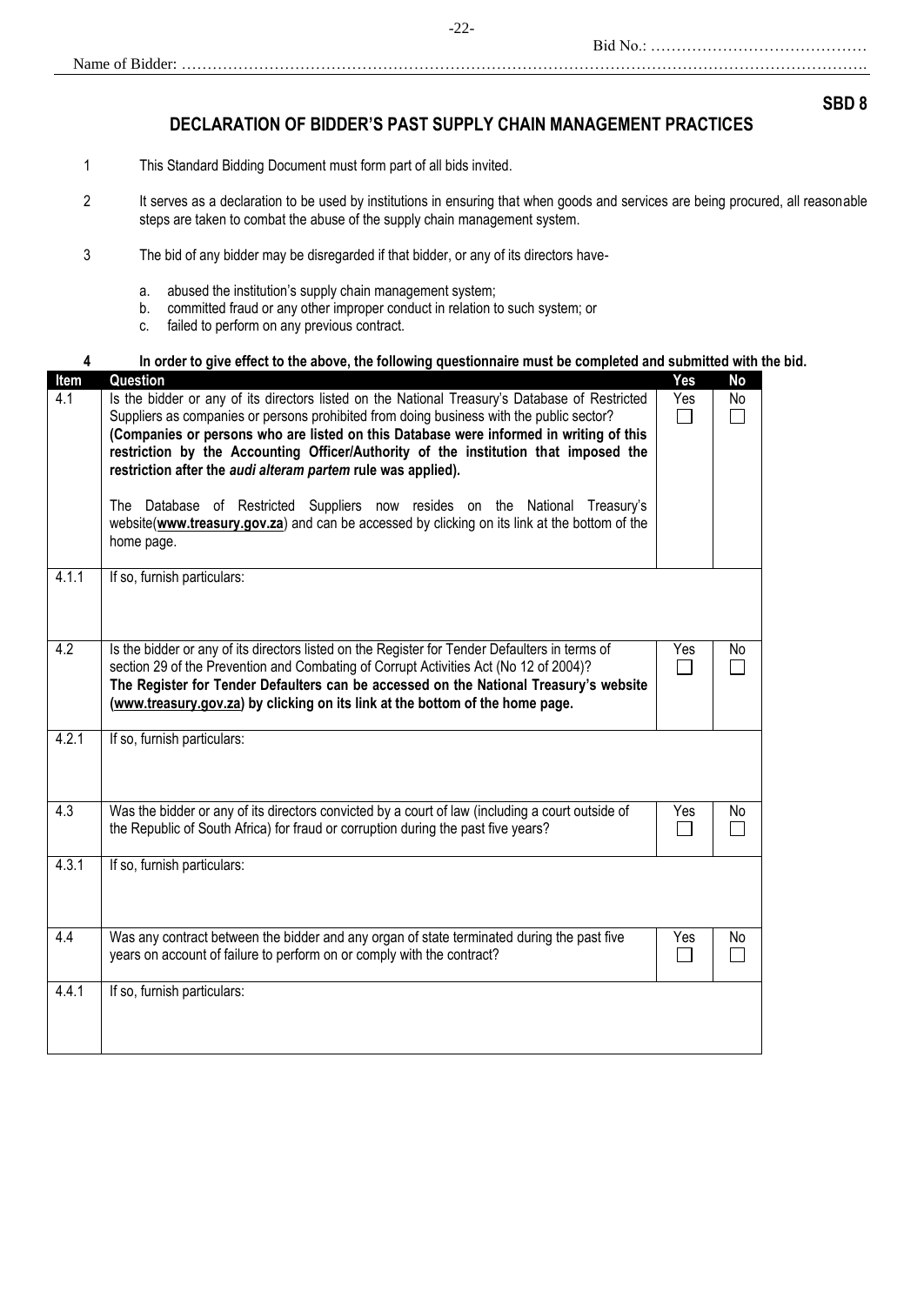#### **CERTIFICATION**

**I, THE UNDERSIGNED (FULL NAME)………………………………………………… CERTIFY THAT THE INFORMATION FURNISHED ON THIS DECLARATION FORM IS TRUE AND CORRECT.**

**I ACCEPT THAT, IN ADDITION TO CANCELLATION OF A CONTRACT, ACTION MAY BE TAKEN AGAINST ME SHOULD THIS DECLARATION PROVE TO BE FALSE.**

**………………………………………... ………………………….. Signature Date** 

**………………………………………. ………………………….. Position Name of Bidder**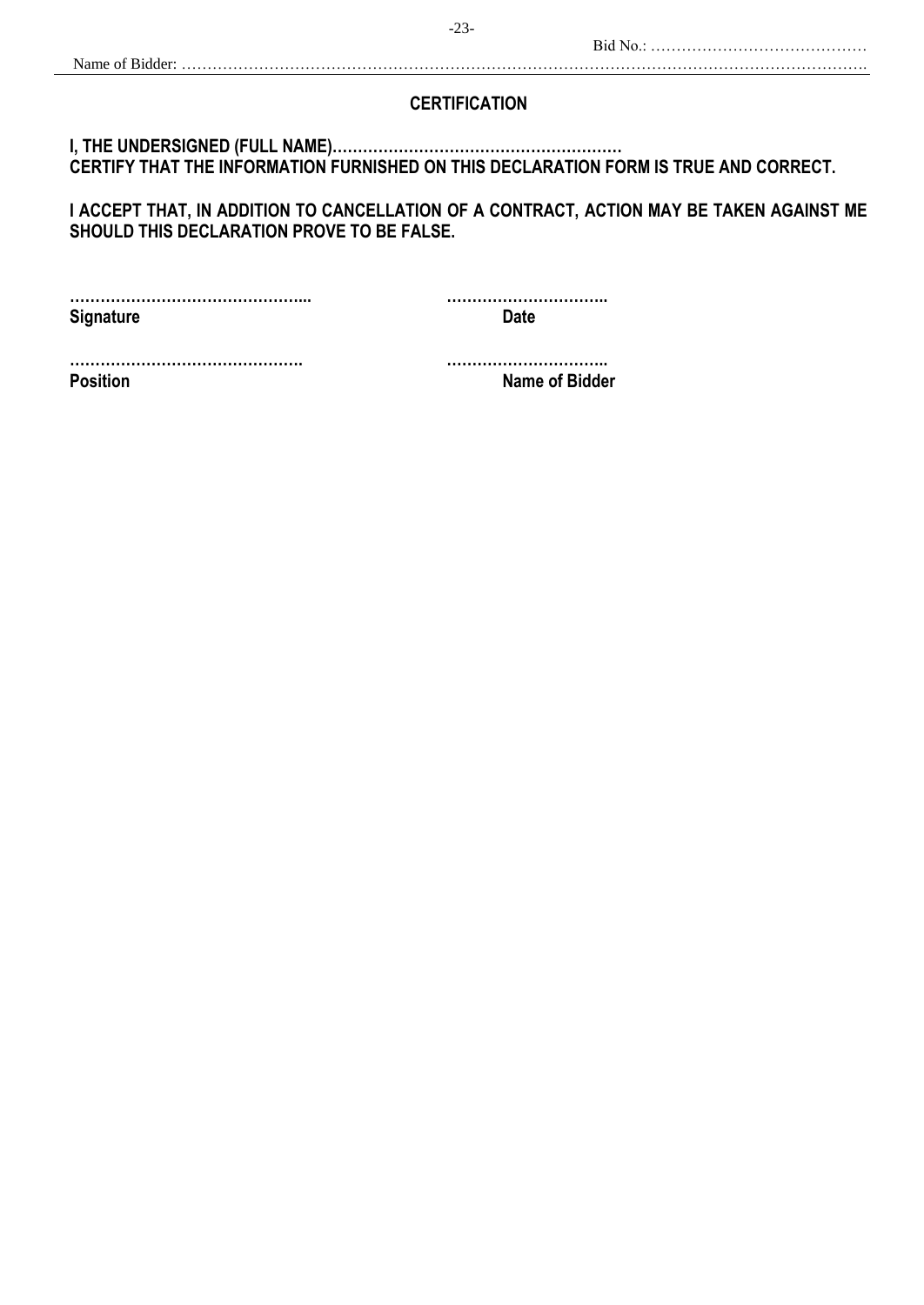### **CERTIFICATE OF INDEPENDENT BID DETERMINATION**

- 1 This Standard Bidding Document (SBD) must form part of all bids<sup>1</sup> invited.
- 2 Section 4 (1) (b) (iii) of the Competition Act No. 89 of 1998, as amended, prohibits an agreement between, or concerted practice by, firms, or a decision by an association of firms, if it is between parties in a horizontal relationship and if it involves collusive bidding (or bid rigging).² Collusive bidding is a *pe se* prohibition meaning that it cannot be justified under any grounds.
- 3 Treasury Regulation 16A9 prescribes that accounting officers and accounting authorities must take all reasonable steps to prevent abuse of the supply chain management system and authorizes accounting officers and accounting authorities to:
	- a. disregard the bid of any bidder if that bidder, or any of its directors have abused the institution's supply chain management system and or committed fraud or any other improper conduct in relation to such system.
	- b. cancel a contract awarded to a supplier of goods and services if the supplier committed any corrupt or fraudulent act during the bidding process or the execution of that contract.
- 4 This SBD serves as a certificate of declaration that would be used by institutions to ensure that, when bids are considered, reasonable steps are taken to prevent any form of bid-rigging.
- 5 In order to give effect to the above, the attached Certificate of Bid Determination (SBD 9) must be completed and submitted with the bid:

**¹ Includes price quotations, advertised competitive bids, limited bids and proposals.**

**² Bid rigging (or collusive bidding) occurs when businesses, that would otherwise be expected to compete, secretly conspire to raise prices or lower the quality of goods and / or services for purchasers who wish to acquire goods and / or services through a bidding process. Bid rigging is, therefore, an agreement between competitors not to compete.**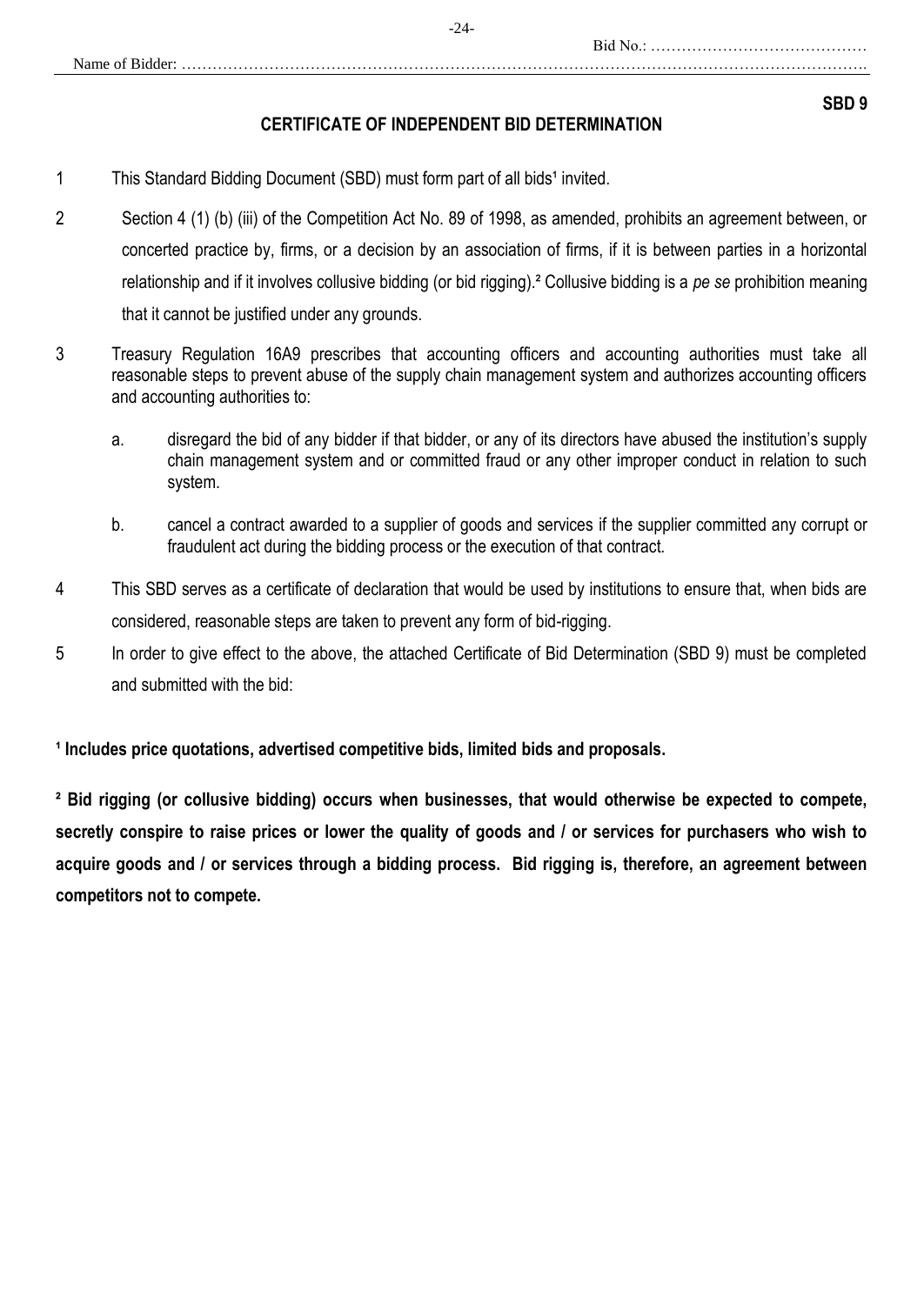#### Bid No.: ……………………………………

#### Name of Bidder: …………………………………………………………………………………………………………………….

### **SBD 9**

## **CERTIFICATE OF INDEPENDENT BID DETERMINATION**

I, the undersigned, in submitting the accompanying bid:

(Bid Number and Description)

in response to the invitation for the bid made by:

(Name of Institution)

do hereby make the following statements that I certify to be true and complete in every respect:

\_\_\_\_\_\_\_\_\_\_\_\_\_\_\_\_\_\_\_\_\_\_\_\_\_\_\_\_\_\_\_\_\_\_\_\_\_\_\_\_\_\_\_\_\_\_\_\_\_\_\_\_\_\_\_\_\_\_\_\_\_\_\_\_\_\_\_\_\_\_\_\_\_\_\_\_\_\_

\_\_\_\_\_\_\_\_\_\_\_\_\_\_\_\_\_\_\_\_\_\_\_\_\_\_\_\_\_\_\_\_\_\_\_\_\_\_\_\_\_\_\_\_\_\_\_\_\_\_\_\_\_\_\_\_\_\_\_\_\_\_\_\_\_\_\_\_\_\_\_\_

I certify, on behalf of: the state of the state of the state of the state of the state of the state of the state of the state of the state of the state of the state of the state of the state of the state of the state of th

(Name of Bidder)

- 1. I have read and I understand the contents of this Certificate;
- 2. I understand that the accompanying bid will be disqualified if this Certificate is found not to be true and complete in every respect;
- 3. I am authorized by the bidder to sign this Certificate, and to submit the accompanying bid, on behalf of the bidder;
- 4. Each person whose signature appears on the accompanying bid has been authorized by the bidder to determine the terms of, and to sign the bid, on behalf of the bidder;
- 5. For the purposes of this Certificate and the accompanying bid, I understand that the word "competitor" shall include any individual or organization, other than the bidder, whether or not affiliated with the bidder, who:
	- (a) has been requested to submit a bid in response to this bid invitation;
	- (b) could potentially submit a bid in response to this bid invitation, based on their qualifications, abilities or experience; and
	- (c) provides the same goods and services as the bidder and/or is in the same line of business as the bidder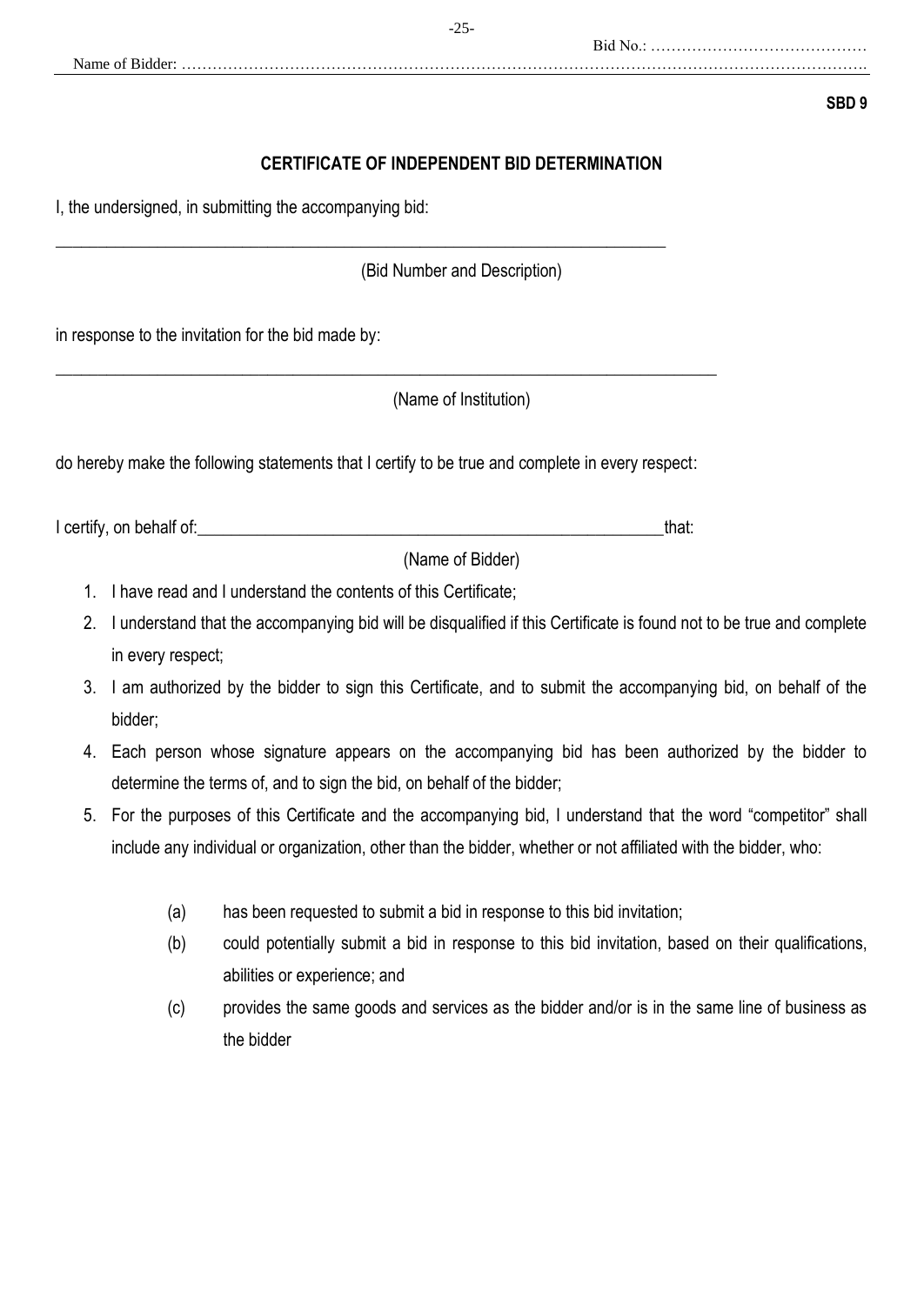- 6. The bidder has arrived at the accompanying bid independently from, and without consultation, communication, agreement or arrangement with any competitor. However communication between partners in a joint venture or consortium<sup>3</sup> will not be construed as collusive bidding.
- 7. In particular, without limiting the generality of paragraphs 6 above, there has been no consultation, communication, agreement or arrangement with any competitor regarding:
	- (a) prices;
	- (b) geographical area where product or service will be rendered (market allocation)
	- (c) methods, factors or formulas used to calculate prices;
	- (d) the intention or decision to submit or not to submit, a bid;
	- (e) the submission of a bid which does not meet the specifications and conditions of the bid; or
	- (f) bidding with the intention not to win the bid.
- 8. In addition, there have been no consultations, communications, agreements or arrangements with any competitor regarding the quality, quantity, specifications and conditions or delivery particulars of the products or services to which this bid invitation relates.
- 9. The terms of the accompanying bid have not been, and will not be, disclosed by the bidder, directly or indirectly, to any competitor, prior to the date and time of the official bid opening or of the awarding of the contract.

**³ Joint venture or Consortium means an association of persons for the purpose of combining their expertise, property, capital, efforts, skill and knowledge in an activity for the execution of a contract.**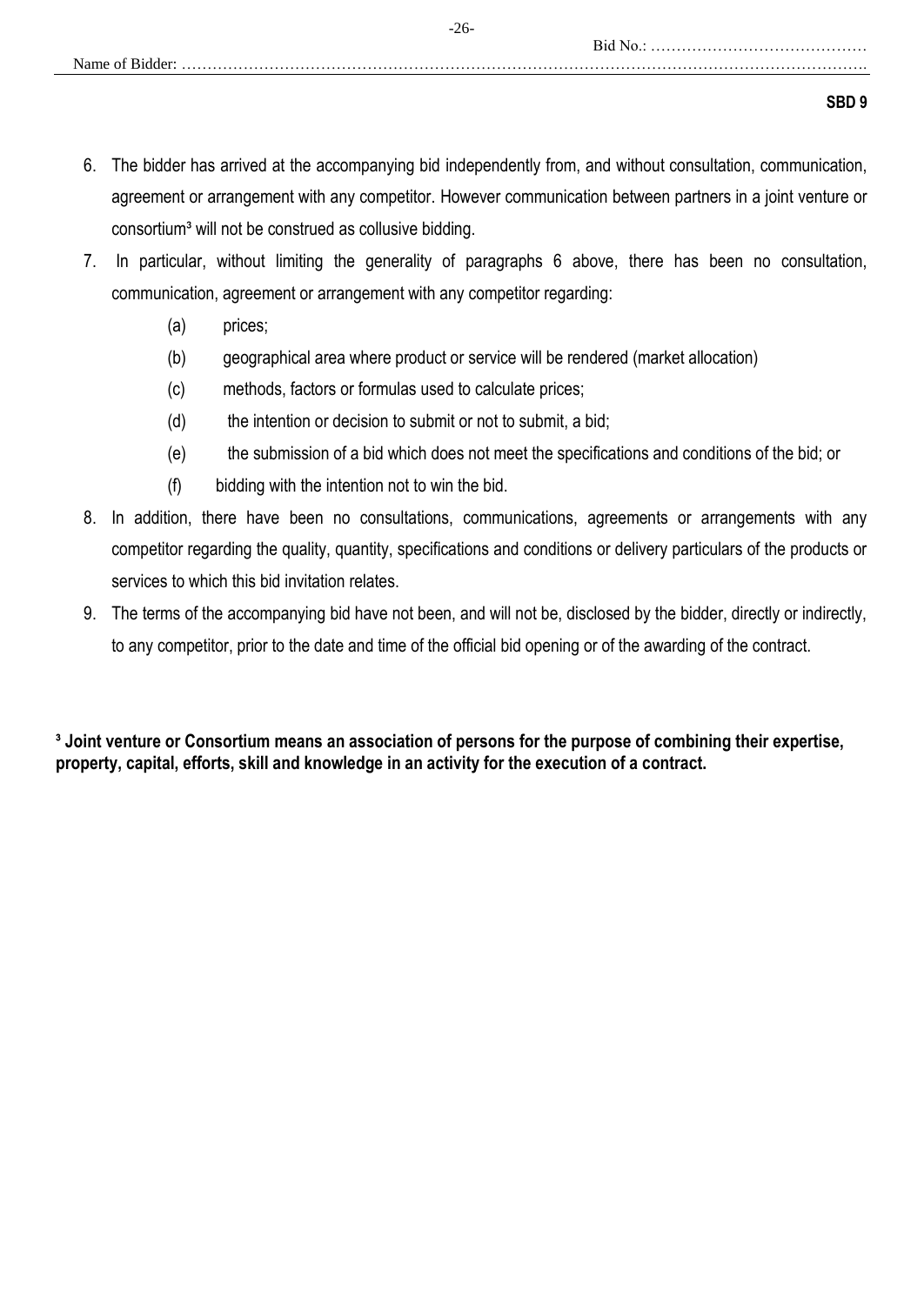| Name<br>1dde1 |  |
|---------------|--|
|               |  |

-27-

#### **SBD 9**

10. I am aware that, in addition and without prejudice to any other remedy provided to combat any restrictive practices related to bids and contracts, bids that are suspicious will be reported to the Competition Commission for investigation and possible imposition of administrative penalties in terms of section 59 of the Competition Act No 89 of 1998 and or may be reported to the National Prosecuting Authority (NPA) for criminal investigation and or may be restricted from conducting business with the public sector for a period not exceeding ten (10) years in terms of the Prevention and Combating of Corrupt Activities Act No 12 of 2004 or any other applicable legislation.

| Signature | Date           |
|-----------|----------------|
|           |                |
| Position  | Name of Bidder |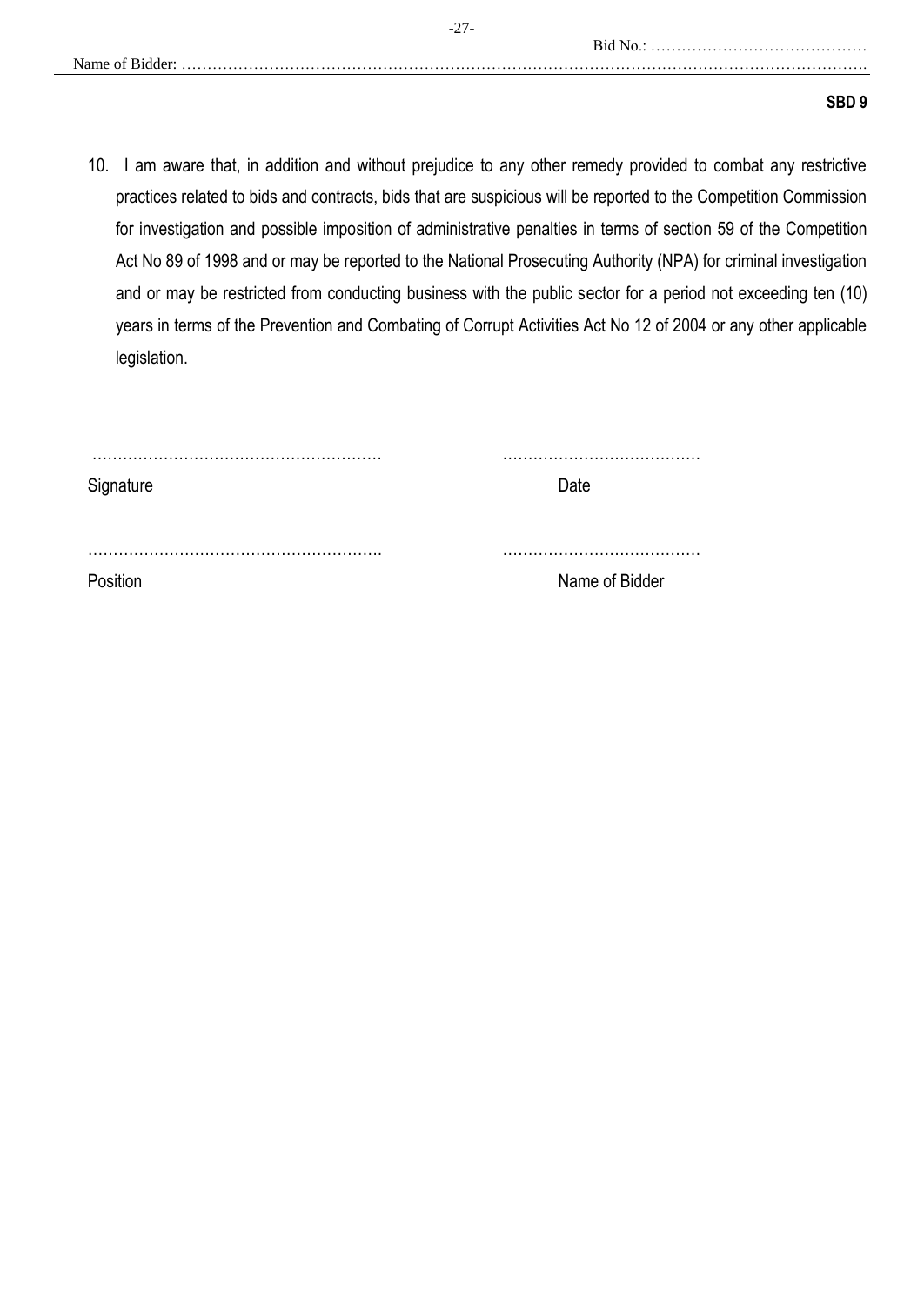#### Bid No.: …………………………………… Name of Bidder: …………………………………………………………………………………………………………………….

## **RISK ANALYSIS Check list**

| 1. | Have you attached valid compliant Tax clearance?                                                                      | Yes / No |                            |
|----|-----------------------------------------------------------------------------------------------------------------------|----------|----------------------------|
| 2. | Attached Compliant Supplier Database report?                                                                          | Yes / No |                            |
|    | CSD Pin number                                                                                                        |          |                            |
| 3. | The bidders or any of its directors/shareholders is not listed on the Register of Tender                              |          | Defaulters in terms of the |
|    | Prevention and Combating of Corrupt Activities Act of 2004 as a person prohibited from doing business with the public |          |                            |
|    | sector.                                                                                                               | Yes / No |                            |
| 4. | Have you completed Compulsory Enterprise Questionnaire?                                                               | Yes / No |                            |
| 5. | Are you prohibited from doing business with Public sector?                                                            | Yes / No |                            |
| 6. | Have you been removed from a contract by any organ of state on account of failure to perform on or comply with t      |          | the                        |
|    | contract?                                                                                                             | Yes / No |                            |
| 7. | Attached latest Audited Financial Statement?                                                                          | Yes / No |                            |
| 8. | Have you attached CV's of the team responsible to this project?                                                       | Yes / No |                            |
| 9. | Have you attached Certified Qualifications of the team responsible to this project? Yes / No                          |          |                            |
|    | 10. Have you attached certified copy of FSB certificate?                                                              | Yes / No |                            |

11. Have you attached copy of the Professional Indemnity insurance cover? **Yes / No**

-28-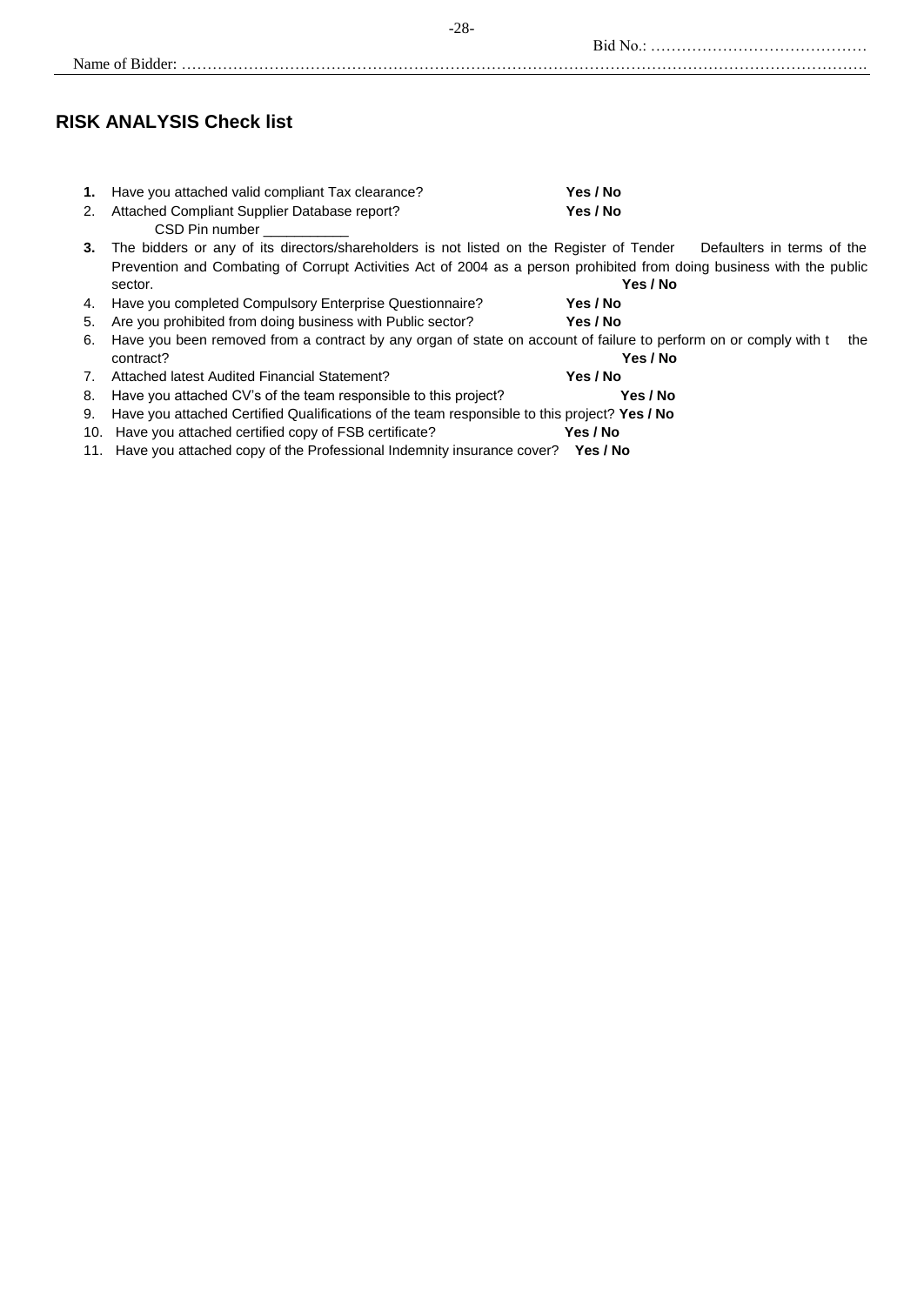## **TERMS OF REFERENCE (TOR) (SPECIAL CONDITIONS OF CONTRACT)**

### **TERMS OF REFERENCE FOR SECURITY SERVICES AT THE ESTATE AGENCY AFFAIRS BOARD ( EABS/2021/002)**

### **1. INTRODUCTION**

The Estate Agency Affairs Board ('the EAAB') was established in 1977, pursuant to the provision of the Estate Agency Affairs Act, 112 of 1976('EAA Act), with the mandate to regulate and control the real estate industry in the public interest. The EAAB is a schedule 3A public entity in terms of the Public Finance Management Act, reporting to the Department of Human Settlement (DHS) as its Executive Authority. EAAB is committed to Broad Based Black Economic Empowerment Act 55 of 2003 and the Codes of Good Practice.

Further to its primary mandate, the EAAB has been appointed to manage and control the Estate Agents Fidelity Fund.

### **2. SCOPE OF WORK**

The Estate Agency Affairs Board is in the process of appointing a service provider to render physical security services for two buildings (63 Wierda Road) to protect employees, contractors, assets and the information within the Organisation. This is in accordance with the Access Control to the Premises and Vehicles Act, 53 of 1985, Minimum Physical Security Standards (MPSS) and Minimum Information Security Standard (MISS), which are applicable in the public service.

| Description             | Quantity | Period                           |  |
|-------------------------|----------|----------------------------------|--|
| <b>Site Supervisor</b>  |          | 12 Hour Shift                    |  |
| Grade B                 |          | Monday to Friday                 |  |
|                         |          | (6h00am-18h00pm Including Public |  |
|                         |          | Holiday)                         |  |
| <b>Security Officer</b> | 3        | 12 Hour Shift                    |  |
| Grace C                 |          | Monday to Friday                 |  |
|                         |          | (6h00am-18h00pm Including Public |  |
|                         |          | Holiday)                         |  |
| <b>Security Officer</b> | 1        | 12 Hour Shift                    |  |
| Grace C                 |          | Monday to Sunday                 |  |
|                         |          | (18h00pm-6h00am Including Public |  |
|                         |          | Holiday)                         |  |
| <b>Security Officer</b> | 1        | 12 Hour Shift                    |  |
| Grace C                 |          | Saturday to Sunday               |  |
|                         |          | (6h00am-18h00pm Including Public |  |
|                         |          | Holiday)                         |  |

2.1 The Security Service Provider will be required to provide guarding and petrol services on site as follows

#### **3.2 Job Purpose**

1. Secure access and exit control and ensure entrances are free from any obstructions.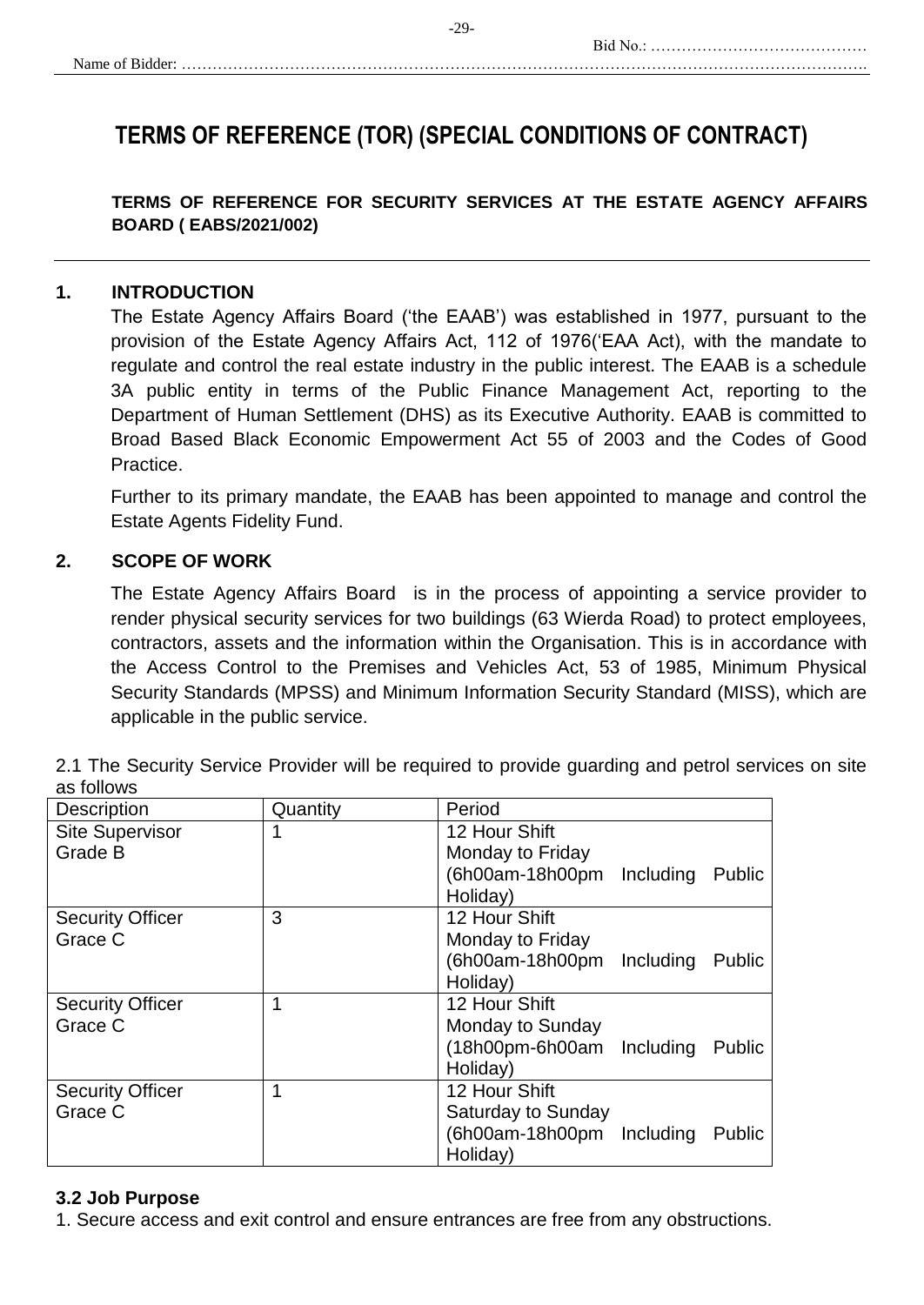2. Secure premises by patrolling the periphery of the building.

- 3. Report and supplying relevant information of major incidents to their control room.
- 4. Inspecting and ensuring offices are locked and secured after business hours.
- 5. Access to armed response if assistance required.
- 6. Weekly guard monitoring report submitted to EAAB.
- 7. Monthly site report submitted to EAAB.

### **3.3 The Security Service Provider must provide for the following fully operational equipment:**

- Flashlights rechargeable/ with batteries per security guard
- Smart Phone per site
- Batons per security quard
- Pepper sprays per security guard
- Handcuffs and keys per site
- Guard monitoring system per site
- 2-way radios per site

### **PRICING PROPOSALS**

1. Please indicate your total bid price here: R .................................................... (VAT Incl.)

2. NOTE: All prices must be VAT inclusive and must be quoted in South African Rand (ZAR).

3. Are the rates quoted firm for the full period of the contract?

Important: If not firm for the full period, provide details of the basis on which price adjustments shall be applied e.g. CPI etc.

4. All additional costs associated the bidder's offer must be clearly specified and included in the Total Bid Price.

TABLE A: LABOUR

Day Shift Weekdays

| Duty<br>Point | Quantity | Grade   Total Monthly Service   Total Fee for 36 Months<br>Fee |
|---------------|----------|----------------------------------------------------------------|
| Sandton       |          |                                                                |
|               |          |                                                                |

Night Shift Weekdays

| Duty<br>Point | Quantity | Fee |  | Grade   Total Monthly Service   Total Fee for 36 Months |
|---------------|----------|-----|--|---------------------------------------------------------|
| Sandton       |          |     |  |                                                         |

Day Shifts Weekends/Public holidays (Included in above rates (7 Days 24/7)

| Duty                      | Quantity | Grade |     |  |  | Total Monthly Service   Total Fee for 36 Months |
|---------------------------|----------|-------|-----|--|--|-------------------------------------------------|
| Point                     |          |       | Fee |  |  |                                                 |
| Sandton                   |          |       |     |  |  |                                                 |
| Sub-Total (A) (VAT incl.) |          |       |     |  |  |                                                 |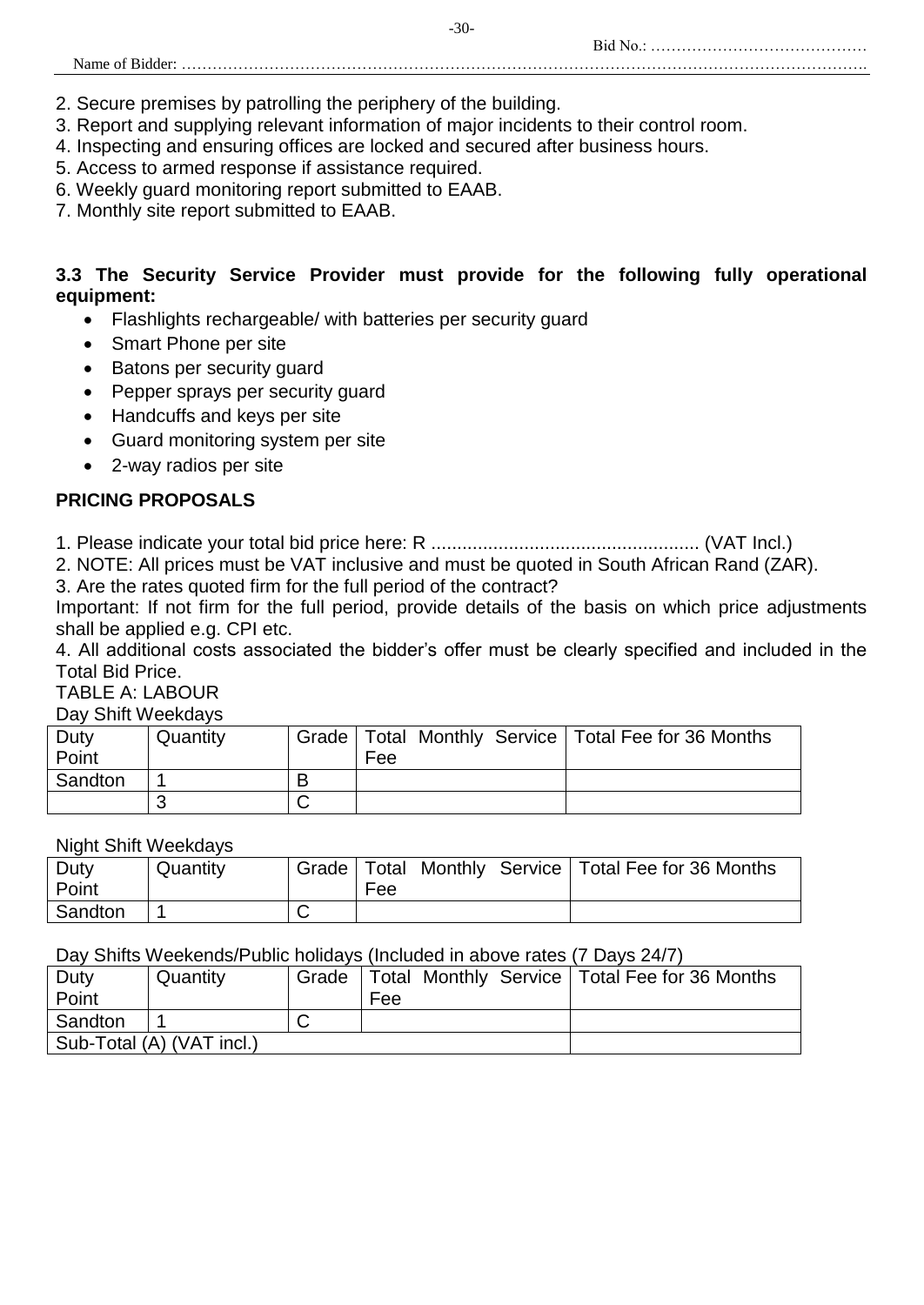### TABLE B: EQUIPMENT

| <b>Description</b>                | Quantity | <b>Total Fee</b> |
|-----------------------------------|----------|------------------|
| Flashlights rechargeable/<br>with |          |                  |
| batteries per security guard      |          |                  |
| Smart Phone per site              | 1        |                  |
| Batons per security guard         | 5        |                  |
| Handcuffs and keys per site       |          |                  |
| Pepper sprays per security guard  | 5        |                  |
| Guard monitoring system per site  | ↿        |                  |
| 2-way radios per site             | 1        |                  |
| Sub-Total (B) (VAT incl.)         |          |                  |
|                                   |          |                  |
| Sub-Total (A+B) VAT incl.         |          |                  |

7.1.1 All bidders who score less than 80% (80 points) on functionality will be eliminated and will be regarded as having submitted a non-responsive bid and will be disqualified.

### **7.2 Stage 2: Price and Preference point system**

- 7.2.1 Only bidders who score 80% or more in Stage 01 on functionality and 80 % or more on in stage 02 on presentation will be evaluated further in accordance with 80/20 preference point system.
- **7.2.2** Points will also be awarded to a bidder for attaining the B-BBEE status level of contribution as described in paragraph 7.1 above.
- 7.2.3 The points scored for price will be added to the points scored for B-BBEE status level of contribution to obtain the bidder's total points out of 100.
- 7.2.4 A contract will be awarded to the bidder who scored the highest total number of points in terms of preference points systems.
- 7.2.5 In exceptional circumstances the EAAB may, on reasonable and justifiable grounds, award the bid to a bidder that did not score the highest number of points.
- 7.2.6 In the event of equal points scored, the tender will be awarded to the tenderer scoring the highest on B-BBEE

### **3. POST AWARD CONDITIONS**

 The Service Provider must make sure that they comply with all relevant employment legislation and applicable bargaining council agreements, including UIF, COIDA, PAYE etc.; and Certificate of compliance with the applicable Labour laws must be submitted together with the proposal.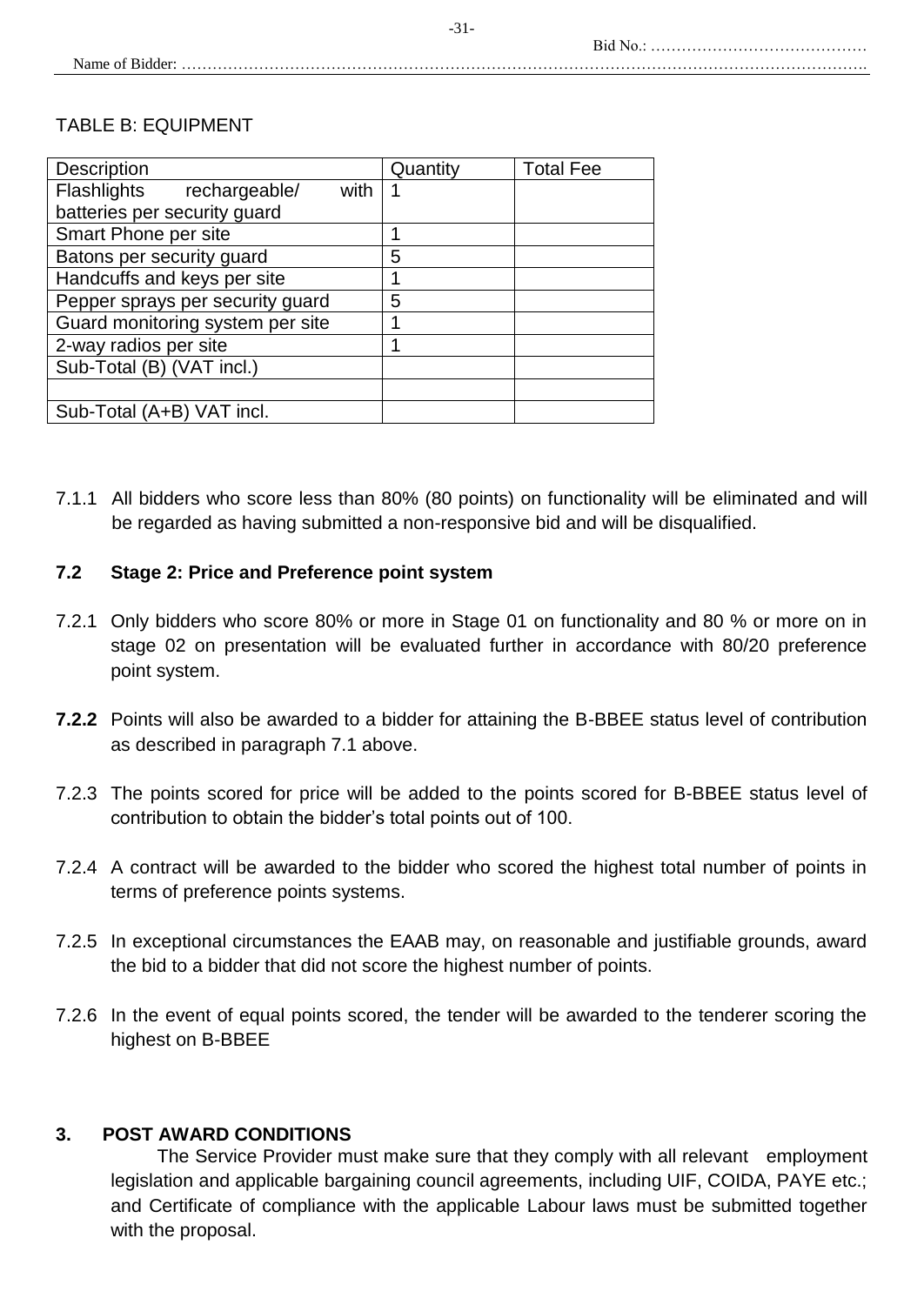3.2. EAAB reserves the right to request the successful bidder and its employees to undergo a security vetting process.

3.3. Security services will be rendered during working hours from Mondays to Fridays, Weekends and public holidays unless otherwise specified.

3.4. The security services must always be executed under full time supervision by the successful bidder's supervisor(s) on continuous basis. EAAB reserves the right to deploy its official to do supervision and routine inspections.

3.5. The successful bidder must provide monthly reports to the Building manager/or Properties' Facilitator when submitting an invoice for processing.

3.6. The successful bidder must ensure that their security staff is always dressed in a distinctive acceptable uniform when on duty.

3.7. A lock-up facility will be made available by EAAB for the safekeeping of stock and equipment where possible.

3.8. The service provider must be liable for insuring his/her personnel against any injury or death.

3.9. The successful bidder's supervisor must report daily to EAAB's (Building Manager/or Properties Facilitator) of any security incidents that occurred in the building.

3.10. The successful bidder shall supply the following monthly:

a. A summarized written report on specific problems or occurrences.

b. Suggestions on improved work methods and programmes if any.

c. Clients complaints and remedial action.

d. All other matters related to this service.

3.11 It is the responsibility of the successful bidder and its personnel to comply with PSIRA, Health and Safety Act and any other applicable regulations.

3.12 EAAB reserves the right to conduct due diligence prior to final award or any time during the contract period, this may include site visits.

3.13 EAAB will not be held responsible in any way for any damages, losses, theft of equipment or any valuable of the successful bidder or injury of his/her employees while on site or in the execution of their duties.

3.14 Equipment brought onto or used on site must comply with the Occupational Health & Safety Act and any regulations promulgated in terms of this Act;

3.15 EAAB shall not be held responsible in any way for any damages, losses, theft of equipment or any valuables of the successful bidder or injury of his/her employees whilst on site or in the execution of their duties.

## **4. Personnel Requirements**

- 4.1 The successful bidder must ensure the following:
	- a. That the staff working under this contract are in good health.

b. That they are adequately trained prior to commencement of the contract.

c. That replacement staff is available should the need arise. The bidder is obligated to inform EAAB of any removal and replacement and the replacement of staff can only be done with the formal approval of EAAB.

d. Staff must be dressed appropriately and where required, staff uniforms must be in good condition.

e. The bidder's staff must be South African citizens and EAAB reserves the right to validate citizenship.

## **5. Service Level Agreement**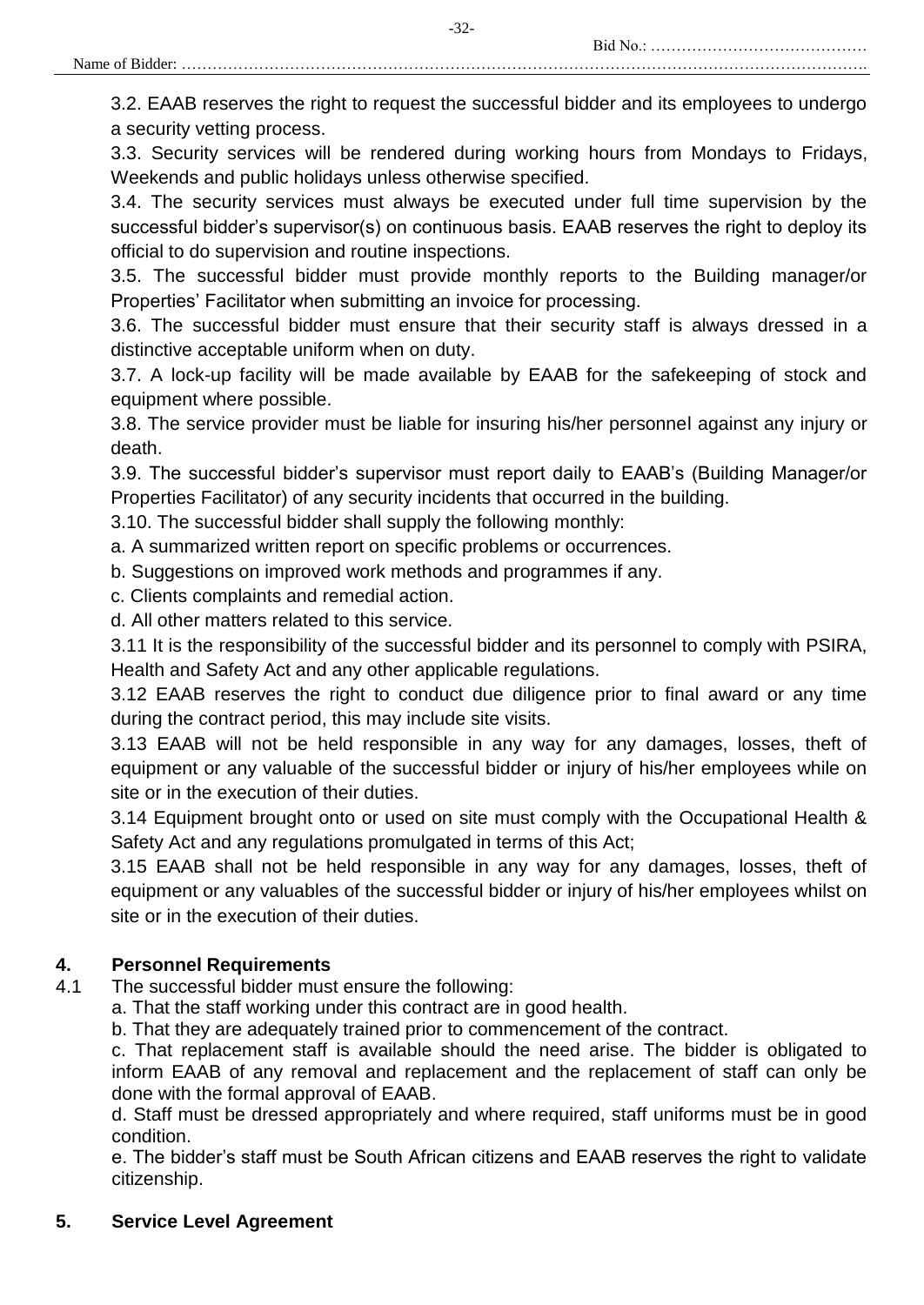5.1 The successful bidder will be required to enter into a Service Level Agreement with EAAB.

Name of Bidder: …………………………………………………………………………………………………………………….

5.2 A performance measurement processes will form an integral part of the Service Level Agreement, to be signed after the successful bidder has been appointed.

## **6. Supplier Due Diligence**

6.1 EAAB reserves the right to conduct bidder due diligence to short listed bidders prior to final award or at any time during the contract period. This may include site visits if applicable.

6.2 EAAB reserves the right to request the successful bidder and its staff to undergo a security vetting and/or credit vetting processes via external services providers such as Credit Bureaus and the South African Police Services. By submitting a bid proposal, the bidder gives explicit approval for EAAB to conduct such vetting requirements, if and when required.

### **7. Bid Cancellation**

In the case of the cancellation of this RFB, EAAB shall endeavour to inform all bidders, through the same medium used for the communication of the RFB

### **8. Material Changes**

8.1 Any material change in the control and/or composition of any bidder or any core member of a bidder after submission of a Bid, shall require the prior written approval of EAAB, and any failure to seek such approval from EAAB shall result in EAAB being entitled, in its sole discretion, to exclude the relevant bidder from any further participation in the bid process or to cancel the engagement. This shall be interpreted to include post appointment and subcontracting of work arising out of this bid to complete certain work.

8.2 EAAB shall be the sole arbiter as to what constitutes a "material change in the control and/or composition of any bidder", and as to what constitutes a "core member of a bidder" for purposes of such approval. Any request for such approval shall be made to EAAB's Supply Chain Management in writing and shall provide sufficient reasons and information to allow EAAB to make such a decision. EAAB reserves the right to accept or reject any such request for approval.

### **9. Communication**

9.1 EAAB may communicate with bidders where clarity is sought after the closing date of the bid and prior to the award of the contract, or to extend the validity period of the bid, if necessary. Such communications will be done via the Supply Chain officials listed as the contact persons for this bid process.

9.2 All communication (enquiries/clarifications) relating to this bid shall take place between the bidder and the Supply Chain Management officials listed as the contact persons for this bid process. Such communication shall be done in writing only.

9.3 Communication between the closing date and the award of the bid, between the bidder and other EAAB officials or persons acting in an advisory capacity for the State, in respect of this bid, is prohibited.

### **10.Contact Details**

10.1 SCM Contact Tel: 011 731 5657 Email: [infotenders@eaab.org.za](mailto:infotenders@eaab.org.za)

NB: Communication outside this platform is strictly prohibited and should bidders be found to be in contact with any of EAAB's staff members on matters relating to this bid, such bidders shall automatically be disqualified from this bid process.

### **11. Mandatory Requirements**

The service provider must attach the following mandatory documents (Failure to comply with the Mandatory Requirements will lead to disqualification):

a. Commencement of the Private Security Industry Regulation Act, 2001 (Act No. 56 of 2001). Company registration with PSIRA. (Please attached valid original certified copy of the certificate) on the closing date and time of the RFB.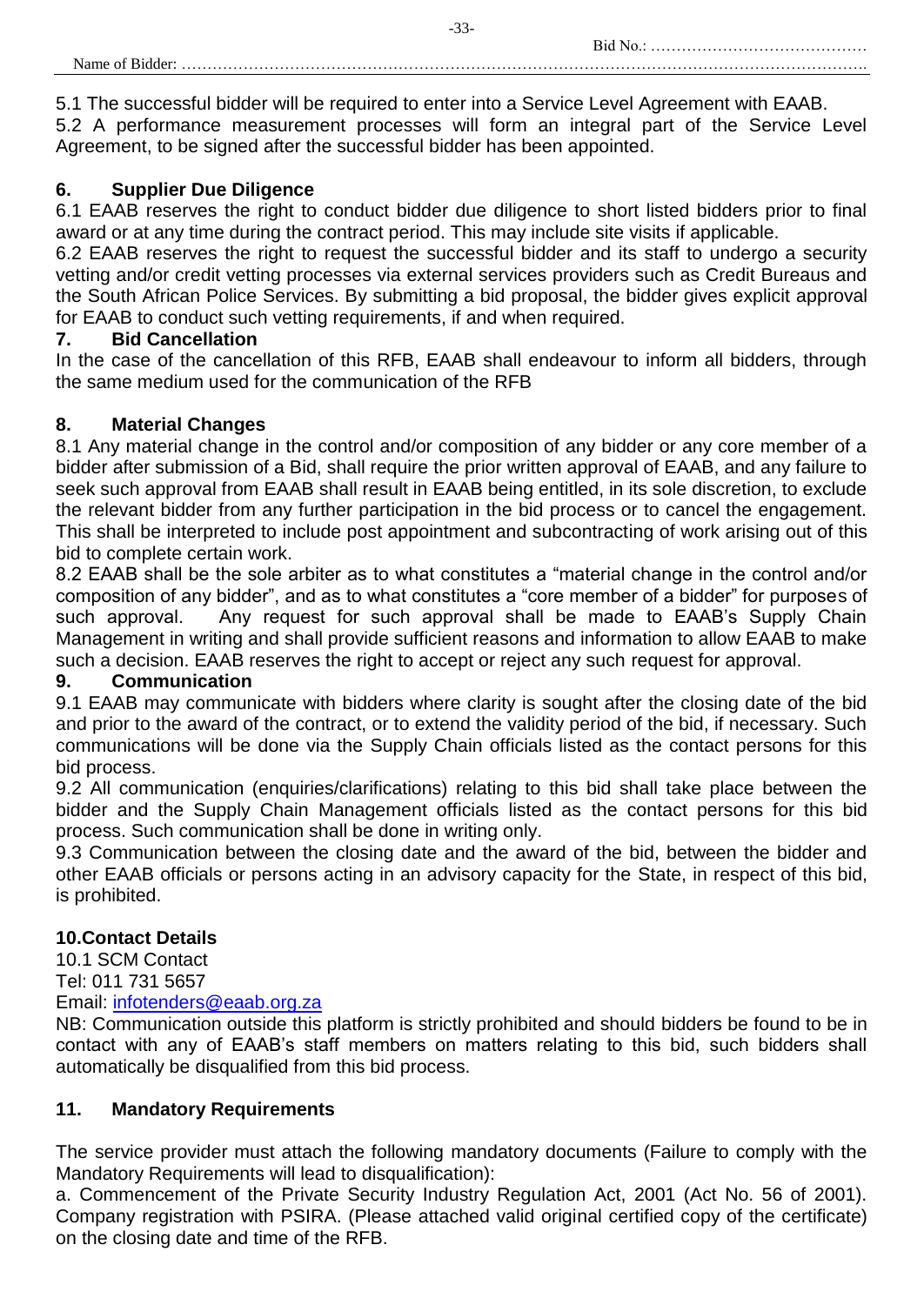b. The service provider must ensure that the proposed five (05) security officers to be deployed at EAAB have valid PSIRA certificates on the closing date of the RFB. (Please attach a valid original certified copies of the certificates).

d. The bidder must be register in terms of Compensation for Occupational Injuries and Diseases Act (COIDA) 1993 with the Department of Labour. (Attach valid original certified copies of certificates), on the closing time and date of the RFB.

e. The service provider must ensure that it has taken out sufficient public liability insurance to cover any negligence and or damages on the closing date and time of the RFB. (A proof of public liability cover must be submitted)

f. State proposed salaries for each Grade as per Department of Labour Minimum Wage Determination. This must be based on the current rates (Attach a proof of current compliance to wage determination i.e. salary advice

g. The Directors must be registered with PSIRA: (The Bidder must submit a valid copy of the PSIRA certificate for the Directors as proof)

h. CSD report

I. Valid SARS Tax Pin

J. Bidders Audited or Independently Reviewed Annual Financial Statements

### **12. Functional Evaluation Criteria**

| No           | <b>Technical Requirements</b>                                                                                                                                                                                                                                                                                                                                                                                                     | Weight/Points |  |
|--------------|-----------------------------------------------------------------------------------------------------------------------------------------------------------------------------------------------------------------------------------------------------------------------------------------------------------------------------------------------------------------------------------------------------------------------------------|---------------|--|
| $\mathbf{1}$ | <b>COMPANY REFERENCE</b>                                                                                                                                                                                                                                                                                                                                                                                                          | 30            |  |
|              | • 1-3 letters: 10 points                                                                                                                                                                                                                                                                                                                                                                                                          |               |  |
|              | 4-6 letters: 20                                                                                                                                                                                                                                                                                                                                                                                                                   |               |  |
|              | 7 and above letters: 30 points                                                                                                                                                                                                                                                                                                                                                                                                    |               |  |
|              | The bidder must provide proof, in the<br>form of letters confirming that the bidder<br>has performed security services.<br>The letter must contain the duration of the<br>contract, contract value and must include<br>a contact person and contact details<br>(telephone number and email). Note: The<br>reference letter(s) must be in the form of<br>individual letter(s) from the respective<br>previous and current clients. |               |  |
| 2            | PROPOSED KEY PERSONNEL                                                                                                                                                                                                                                                                                                                                                                                                            |               |  |
|              | a. The proposed Supervisor for security officers<br>to be deployed on site must have at least 4<br>years'<br>experience<br>including<br>security<br>Psira +4yrs=15 points<br>qualification.<br>for<br>Supervisor                                                                                                                                                                                                                  | 15            |  |
|              | b. The proposed five (05) security officers to be<br>deployed on site must have a minimum of two<br>(02)<br>years<br>security<br>services<br>experience<br>including security qualification.                                                                                                                                                                                                                                      |               |  |
|              | Psira $+ 2$ yrs =6 points per security officer                                                                                                                                                                                                                                                                                                                                                                                    |               |  |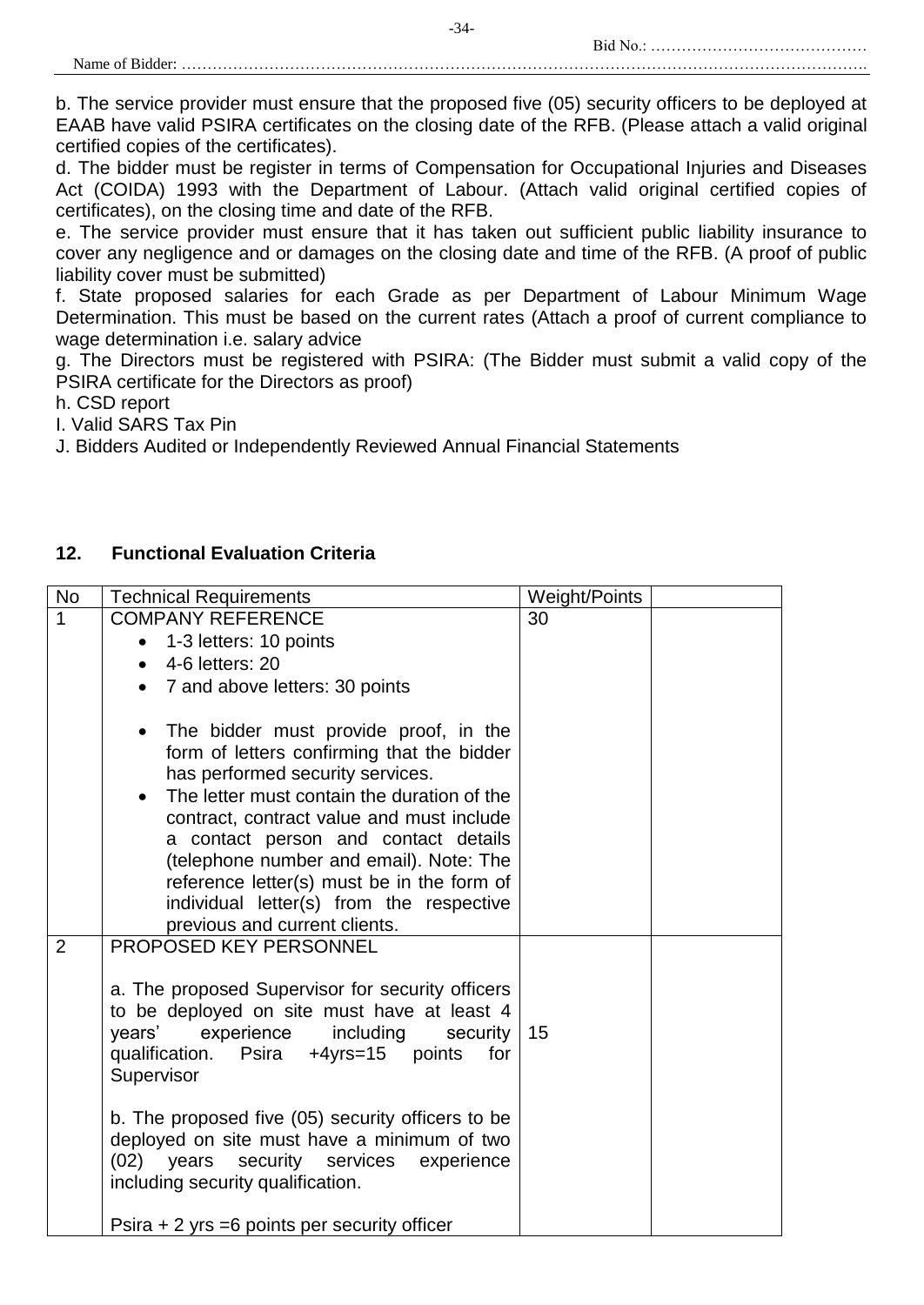|   | As proof thereof the bidder must provide CV's of<br>staff who will be deployed on site including the<br>site Supervisor together with their copies of<br>qualifications.                                       |      | 30  |  |
|---|----------------------------------------------------------------------------------------------------------------------------------------------------------------------------------------------------------------|------|-----|--|
| 3 | Methodology<br>(Project<br>Proposed<br>Implementation on Plan / Standard Operating<br>Procedure)                                                                                                               | Plan | 25  |  |
|   | The bidder must provide a detailed proposal of<br>the methodology approach to be used carry out<br>the scope of work outline.                                                                                  |      |     |  |
|   | i. Readiness (Logistics, Tools, Uniform, etc.);<br>and<br>ii. Time frame required to take over the site.<br>iii. The bidder must submit the health & safety                                                    |      |     |  |
|   | work plan/methodology<br>iv. The bidder must submit contingency plan<br>(e.g. dealing with absenteeism during strikes),<br>v. The bidder must provide a proposed Standard<br>Operating Procedure for the site. |      |     |  |
|   | The proposed methodology covers 1<br>Point one of the required tender<br>scope                                                                                                                                 | 5    |     |  |
|   | The proposed methodology that meet<br>two requirements of the tender scope                                                                                                                                     | 10   |     |  |
|   | The proposed methodology that meet<br>three requirements of the tender                                                                                                                                         | 15   |     |  |
|   | scope<br>The proposed methodology that meet                                                                                                                                                                    | 20   |     |  |
|   | four requirements of the tender scope<br>The proposed methodology that meet<br>the requirements of the tender scope                                                                                            | 25   |     |  |
|   | <b>TOTAL</b>                                                                                                                                                                                                   |      | 100 |  |

All bids that score less than 75 out of 100 points on functionality will not be evaluated further.

#### **8 BRIEFING SESSION**

No briefing session will be held for this bid.

### **9. COMPULSORY BID DOCUMENTATION**

The following documents are compulsory and must be submitted with bid documents:

- 9.1 Bid documents that are duly completed and signed. All bid documents must be properly completed and duly be signed in full. Incomplete bid documents would be disqualified
- 9.2 Written proposal offer as per requirements listed in item six (06) and seven (07) above
- 9.3 National Treasury General conditions of contract would be applicable and binding